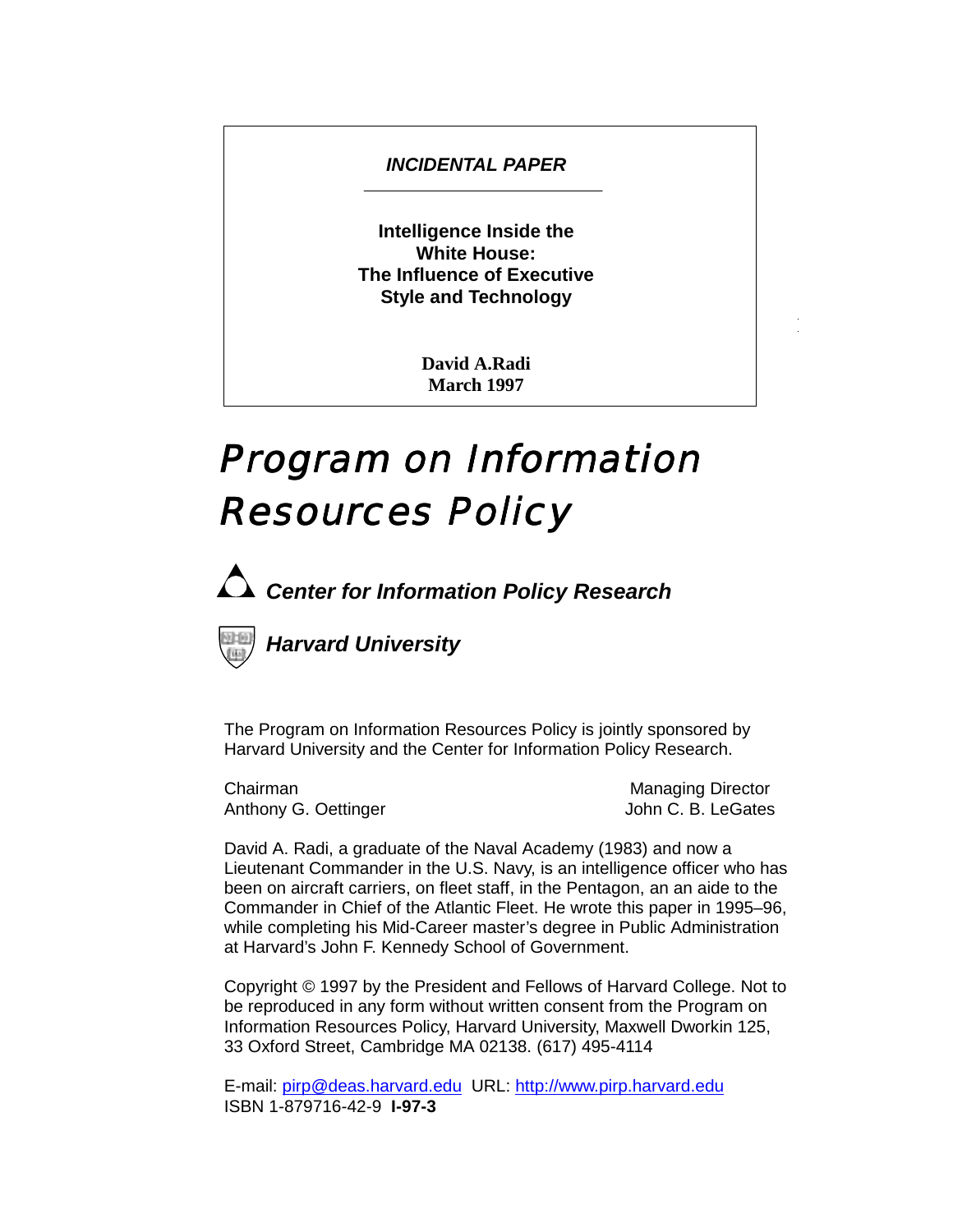#### **PROGRAM ON INFORMATION RESOURCES POLICY**

#### **Harvard University Center for Information Policy Research**

#### **Affiliates**

Apple Computer, Inc. AT&T Corp. Australian Telecommunications Users Group BellSouth Corp. The Boeing Company Cable & Wireless (U.K.) Carvajal S.A. (Colombia) Center for Excellence in Education Centro Studi San Salvador, Telecom Italia (Italy) CIRCIT (Australia) Commission of the European Communities Computer & Communications Industry Assoc. CSC Index (U.K.) CyberMedia Group DACOM (Korea) Deloitte & Touche Consulting Group ETRI (Korea) FaxNet Corp. First Data Corp. France Telecom Fujitsu Research Institute (Japan) GNB Technologies Grupo Clarin (Argentina) GTE Corp. Hitachi Research Institute (Japan) IBM Corp. Investment Company Institute Knight-Ridder Information, Inc. Korea Mobile Telecom Lee Enterprises, Inc. Lexis-Nexis Lincoln Laboratory, MIT John and Mary R. Markle Foundation Microsoft Corp. MicroUnity Systems Engineering, Inc. MITRE Corp. National Telephone Cooperative Assoc. NEC Corp. (Japan)

The New York Times Co. Nippon Telegraph & Telephone Corp (Japan) NMC/Northwestern University NYNEX OSCOM Communications, Inc. Pacific Bell Pacific Bell Directory Pacific Telesis Group The Post Office (U.K.) Research Institute of Telecommunications and Economics (Japan) Samara Associates Scaife Family Charitable Trusts Scientific-Atlanta, Inc. Siemens Corp. Sprint Communications Co., L.P. State of California Public Utilities Commission Strategies Assistance Services TRW, Inc. United States Government: Department of Commerce National Telecommunications and Information Administration Department of Defense National Defense University National Defense University Department of Health and Human Services National Library of Medicine Department of the Treasury Office of the Comptroller of the Currency Federal Communications Commission National Security Agency United States Postal Service Venturist, Inc. Viacom Broadcasting VideoSoft Solutions, Inc. Weyerhaeuser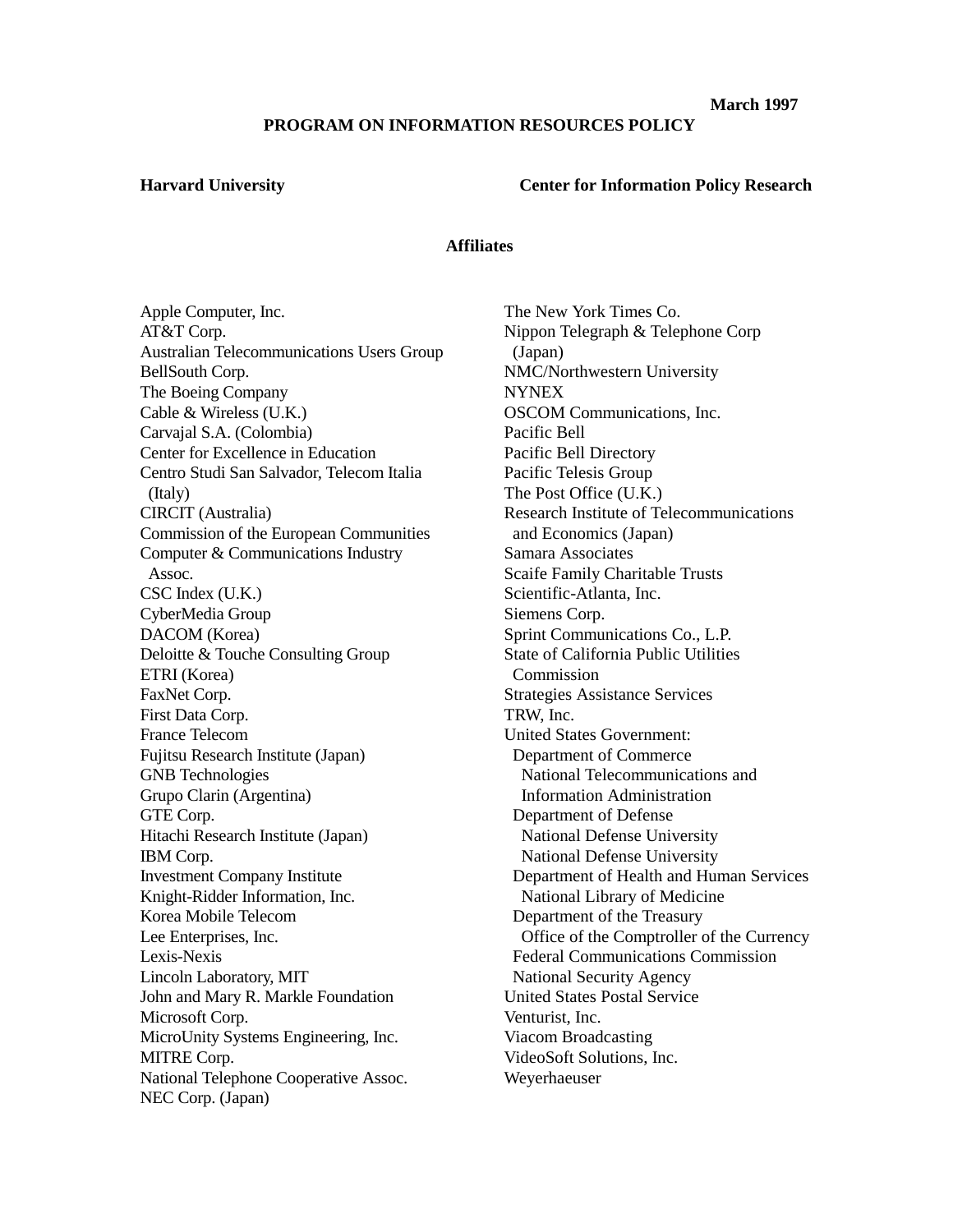## **Disclaimer**

<span id="page-2-0"></span>The views, opinions, and conclusions expressed in this paper are those of the author and should not be construed as an official position of the U.S. Navy or any other government agency or department.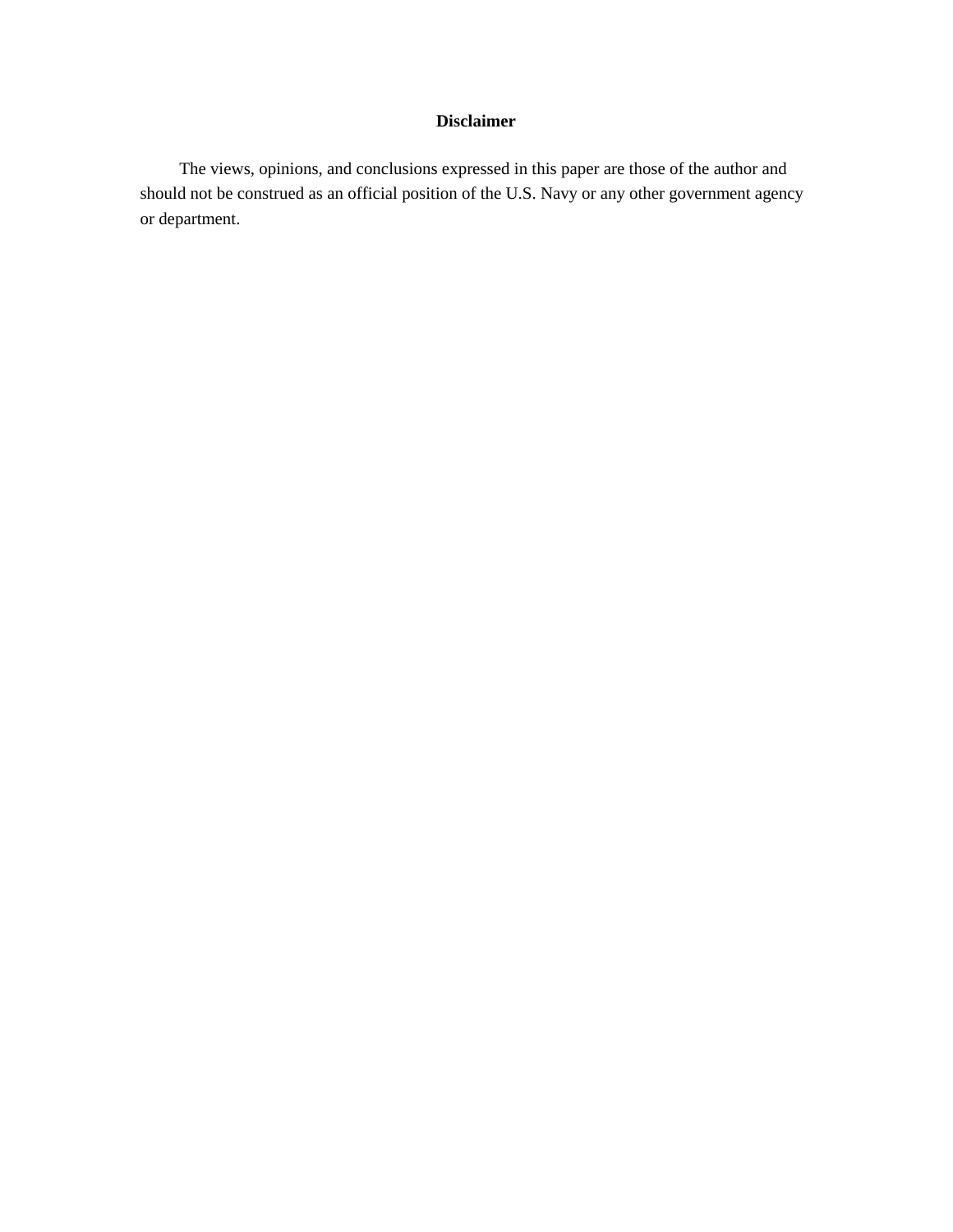#### **Executive Summary**

<span id="page-3-0"></span>This paper traces the history of on-site—inside the White House—intelligence support to the president of the United States. Although the need for an on-site, 24-hour watch function would seem obvious, such support was not institutionalized until the early 1960s.

Because its proximity to the president gives the Situation Room substantial power, its management presents a continuing organizational dilemma that reflects the intragovernmental struggle over formulation of national security policy. Nearly every aspect of the Situation Room's function—mission, staffing, technology, and information sources—has been a point of contention in the national security community.

In spite of the controversy, the Situation Room performs an essential and enduring service in the Executive branch by synthesizing vast amounts of information and intelligence for senior decisionmakers, during both routine and crisis operations.

The key to performing this mission is maintaining a balance between technology and the personalities and skills of the officeholders as well as among the types of information that flow into the watch.

Having himself been a watchstander in the White House Situation Room (1988–91), the author suggests that because the Situation Room must be adaptable to the styles of each president and national security advisor, its role may necessarily be "reinvented" with each administration.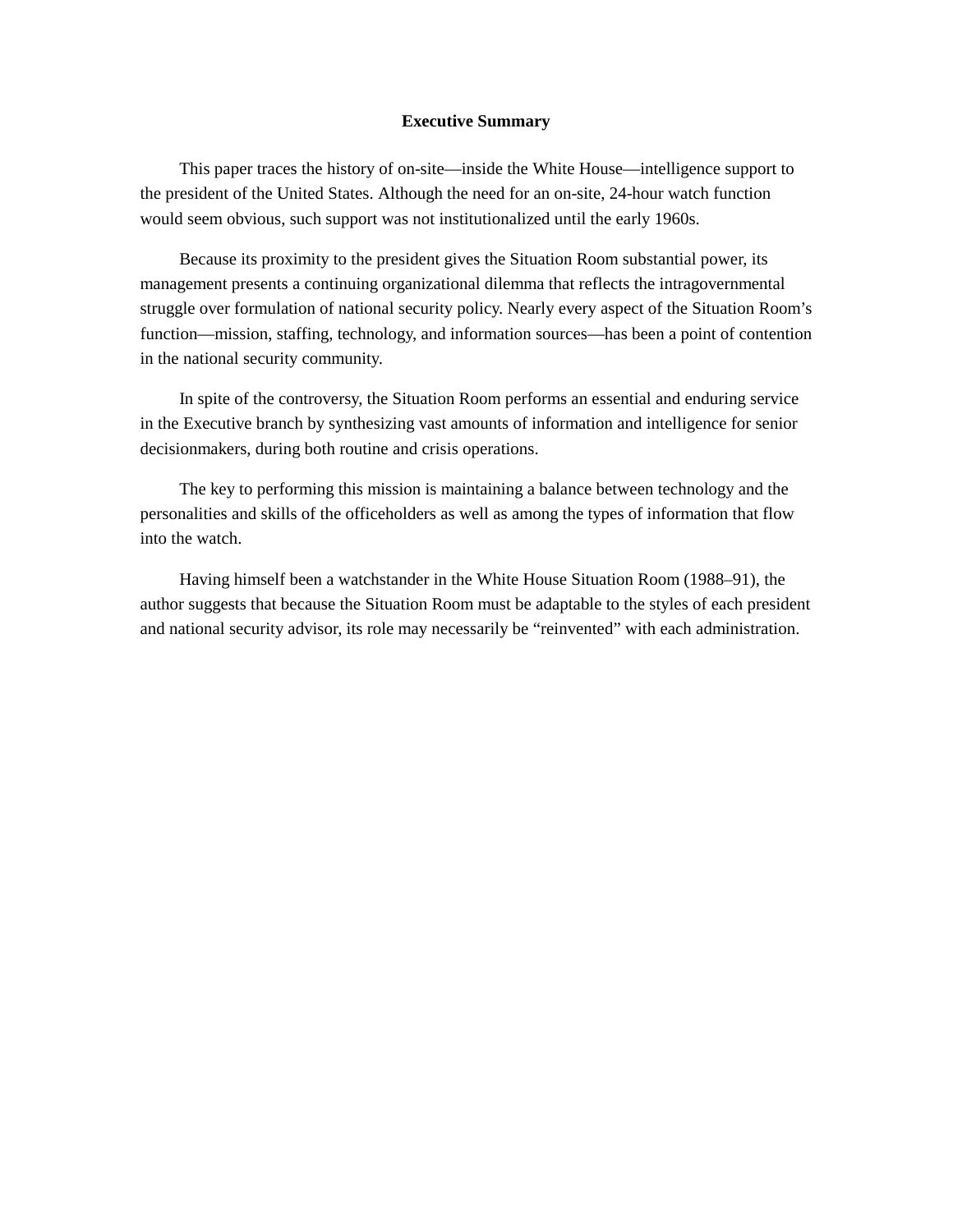### **Contents**

| One               |  |  |
|-------------------|--|--|
|                   |  |  |
|                   |  |  |
|                   |  |  |
| Two               |  |  |
|                   |  |  |
|                   |  |  |
| <b>Three</b>      |  |  |
|                   |  |  |
|                   |  |  |
|                   |  |  |
|                   |  |  |
| <b>Appendix A</b> |  |  |
| <b>Appendix B</b> |  |  |
| <b>Appendix C</b> |  |  |
|                   |  |  |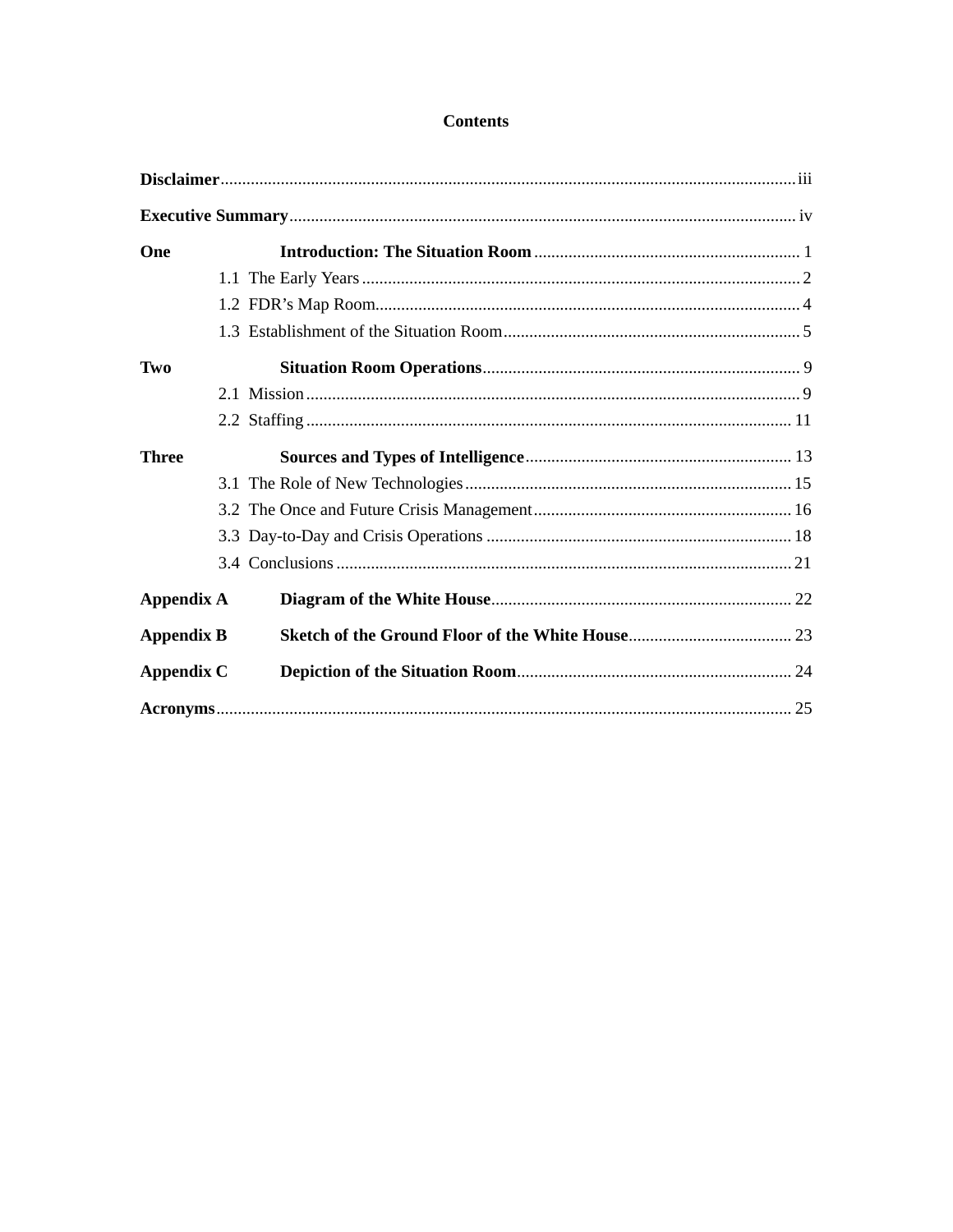#### **One**

#### **Introduction: The Situation Room**

<span id="page-5-0"></span>Most Americans-and most people around the world-believe that mechanisms have long been in place to ensure that the president of the United States is kept up to speed on world and domestic events better than any other human being. Having spent two and a half years involved in this effort, however, I can say that I found it amazing that a formalized structure to provide such support was institutionalized only in the early 1960s.

This paper examines the history of, and the controversy surrounding, on-site intelligence support to the president. The premise here is that presidents, national security advisors, and National Security Council (NSC) staff members require an on-site, 24-hour intelligence watch function to keep them apprised of international developments, but the management of this function presents an organizational dilemma that reflects a long-standing intergovernmental struggle over the making of national security policy. Every president must reinvent the system anew, striking balances among the roles played by the president and key national security advisors. Similarly, there is no easy way to determine the precise function of a president's Situation Room. Although I concluded that it, too, needs to be reinvented to suit the needs of each president, the Situation Room can help bridge the expertise gap that occurs with each presidential transition. Because Situation Room personnel are "nonpolitical," they can be carried over, thus helping to smooth the shakedown period for a new administration. Balances also must be struck between the uses of technology and the personalities and skills of the officeholders, as well as among the types of intelligence that flow into the watch. The role of information technologies is crucial, but technologies should complement, not override, a decisionmaker's personal style.

Since inception of the Situation Room in the summer of 1961, its role has been an issue for contention within the organs of government dealing with national security—and it will continue to be. The simplest reason is that the Situation Room has power as a conduit to the president. Often, junior intelligence personnel decide what analysis or judgment goes to the National Security Advisor or the President. This is especially true during crises. Thus, the Situation Room is central to many enduring national security dilemmas such as: Should the president and the president's staff assume central control of the national security process? Should the president be directly involved in crisis management? Should the White House be provided with finished or raw intelligence products? From which organizations should Situation Room watchstanders be drawn? This paper delves into these and other "balancing acts" involved in "intelligence inside the White House." In part **Two**, the paper looks at the mission and staffing of the Situation Room and in part **Three** examines the sources and types of reporting the Situation Room receives; the role of technology in managing the plethora of available intelligence and information; and the role of the Situation Room in both day-to-day and crisis operation.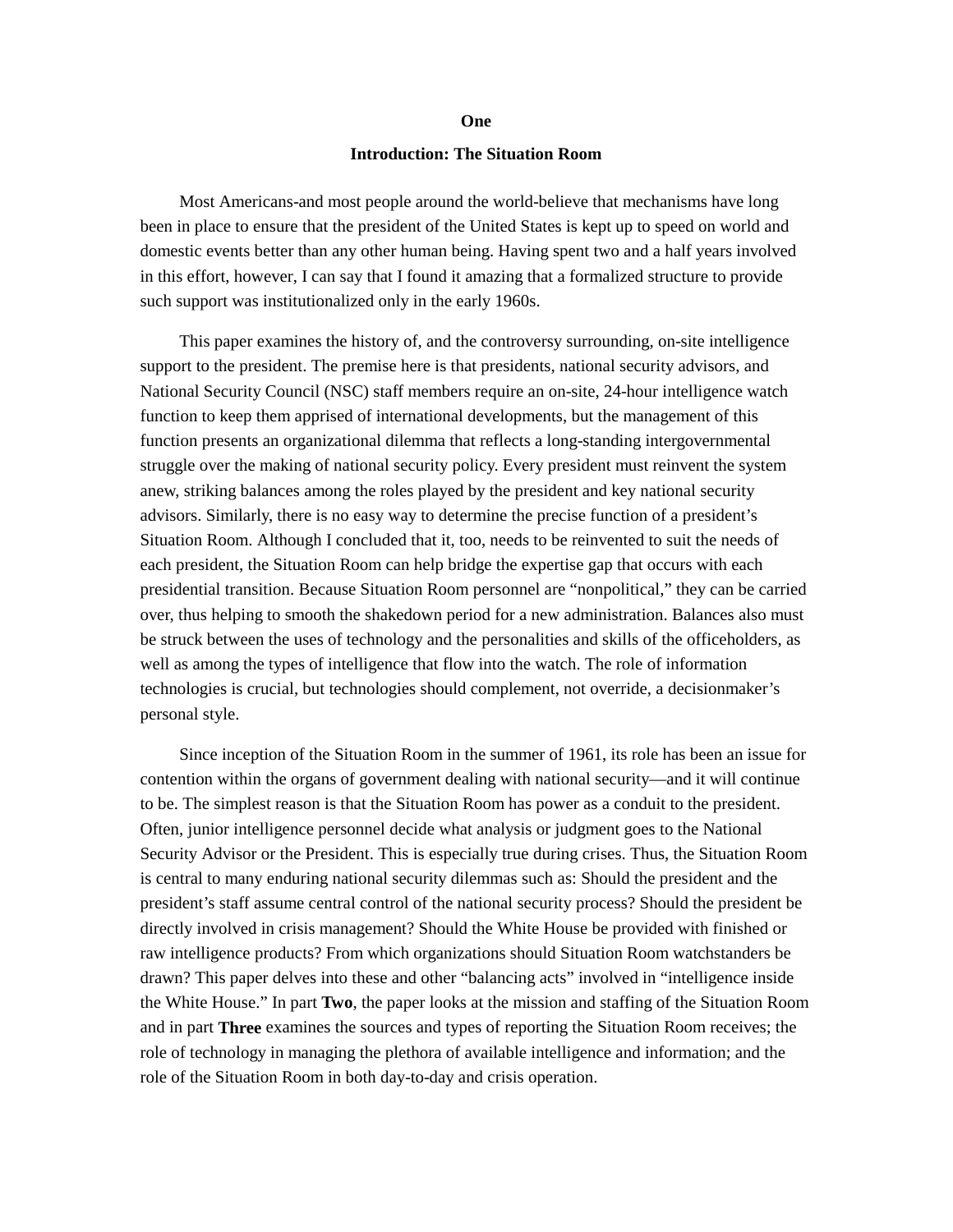#### <span id="page-6-0"></span>**1.1 The Early Years**

An on-site intelligence watch at the White House was very slow in coming. It did not become a permanent entity until the establishment of the Situation Room in 1961. The absence of such a facility for so long is hard to explain, but the physical spatial confines of the White House, small executive staff, and long-time lack of a "central" intelligence organization all contributed to the delay.

President George Washington laid the cornerstone of what is now called the White House on October 13, 1792, but he and his wife never actually lived in the Mansion. Washington's successor, John Adams, was the first occupant, in November 1800. It would be a mistake to confuse the sprawling eighteen-acre complex of the White House today with the Mansion of the late 1700s or even late 1800s. Until the building now called the Old Executive Office Building (OEOB), which has at different times housed the Departments of War, Navy, and State, was transferred to presidential use after World War II, the only structure directly supporting the president was the White House building itself. Today, the White House complex encompasses three separate structures. The first is the Executive Mansion, which most people associate with the words "White House," which has undergone a great deal of renovation, planned and unplanned (such as burning by the British in 1814), in its two-hundred-year history, but basically remains the structure designed by James Hoban in 1792. The second is OEOB, immediately west of the Mansion, and the third is the New Executive Office Building, located a block northwest of the Mansion on 17th Street.

Two other structures play a huge role in the operation of the Executive Branch—the two wings of the White House added to the Mansion in the early 1900s (see the Diagram of the White House, **Appendix A**), within which the watch functions associated with national security are currently located. The Situation Room is in the West Wing, and the President's Emergency Operations Center (PEOC), which exists principally to handle nuclear contingencies, is under the East Wing. Thomas Jefferson, the second occupant of the White House, felt the need for these wings, even before the Mansion was completed. Jefferson was not pleased with running the affairs of government from the same building that served as the family residence. In 1801, he himself drew the architectural plans for east and west extensions. Although these plans were eventually used, for over a hundred years they collected dust while residents continued to work and reside in the White House. In 1801, the first floor of the White House was, as it is today, the ceremonial part of the Mansion, consisting of the Blue, Green, and Red Rooms, the State Dining Room, and the East Room. The First Family actually resides on the second floor (with a third floor added in 1927, to provide more living space). During the White House's first hundred and one years, the First Family occupied the western half of the second floor, while the president's staff worked in the eastern half.

Such tight quarters were a major reason for the absence of any on-site intelligence or watch function in the White House for a century. In addition, the only intelligence services of that time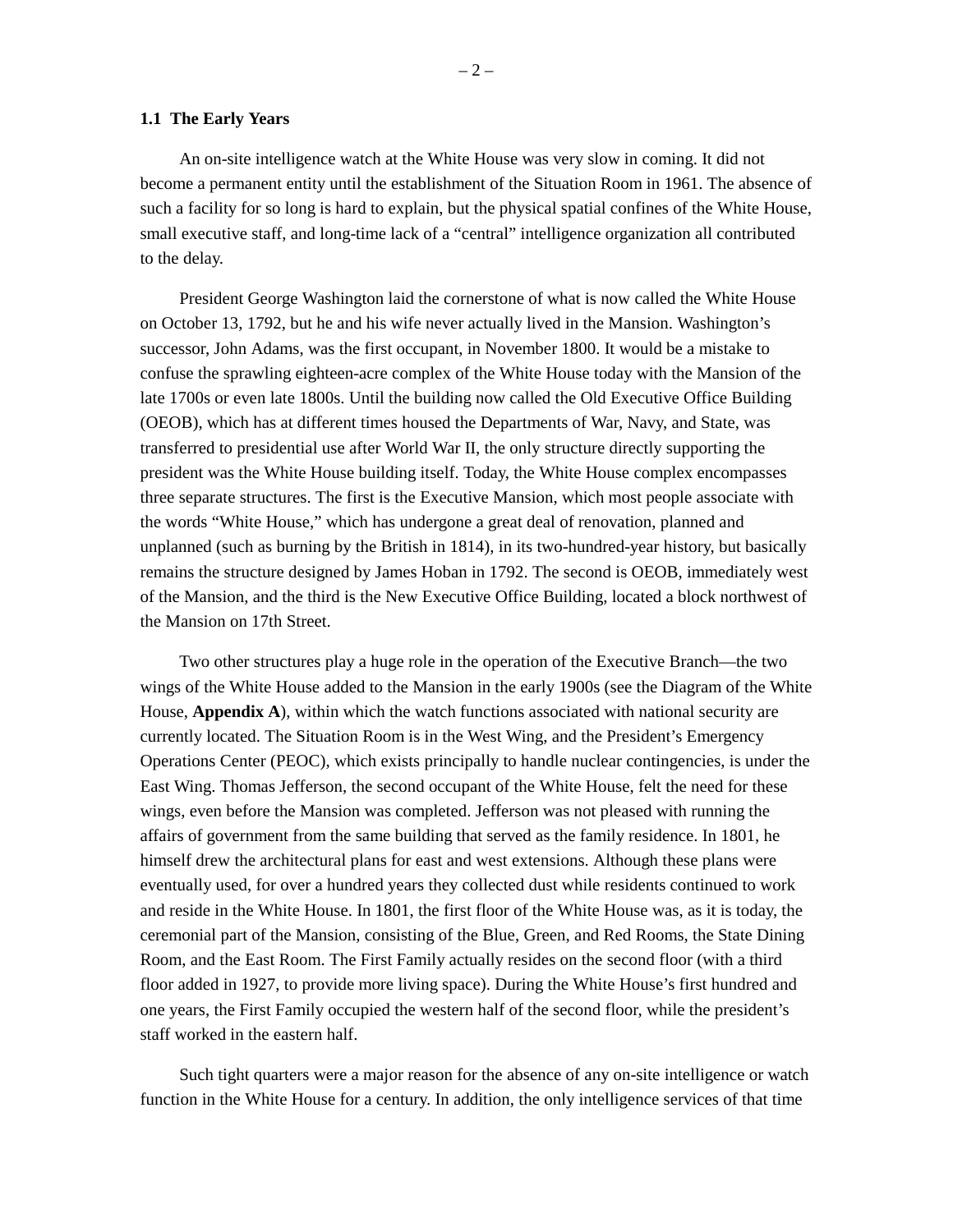were part of the military, although permanent intelligence units did not become part of the Army and Navy until the 1880s. These entities served the president in the role of Commander-in-Chief, but not in the other two roles, Chief Executive and Head-of-State. An intelligence organization to support the president in those roles did not come into being until the Central Intelligence Agency (CIA) was created by the National Security Act of 1947.

 $-3-$ 

Events of August 1814 clearly revealed the president's exposure in those early years. During the War of 1812, the Secretary of War, John Armstrong, convinced that the British would never attack Washington, prepared no serious defenses for the capital. Not until the British were sixteen miles away, in Upper Marlboro, Maryland, was the threat comprehended. President James Madison had so little warning of the British attack on August 24 that First Lady Dolley Madison barely had time to retrieve the original draft of the Declaration of Independence and Gilbert Stuart's famous portrait of Washington. The British forces found the Madisons' table set for dinner with "a supper all ready, which many of us speedily consumed...and drank some very good wine also."1 After looting the Mansion, the troops set it on fire. Were it not for a two-hour rainstorm that night, the Mansion would have burned to the ground. The coats of white paint used to cover the Mansion's burn marks led to its new moniker—the White House.

By the Civil War, the War Department had established itself in a building adjacent to the west side of the Mansion (the current site of OEOB). During the war, President Lincoln reportedly spent a great deal of time in the telegraph office and cipher section of the Department. There, Lincoln pored over incoming telegraphs from the field and was particularly impressed by the codebreaking operation used to decipher Confederate communications. One cryptanalyst wrote that "outside the members of his cabinet and his private secretaries, none were brought into closer or more confidential relations with Lincoln than the cipher-operators."2

The first actual intelligence watch inside the Mansion appears to have been an improvised "war room" fashioned on the second floor during the Spanish-American War in 1898, to support President McKinley.<sup>3</sup> Thus, the first balance to be struck on the issue of on-site intelligence support was over the not insignificant division of physical space between the First Family and the White House staff. This "war room" vanished after the conflict ended, and no successor was fashioned until World War II.

<sup>1</sup> Account of British attack on Washington from Christopher Andrew, *For the President's Eyes Only* (N.Y.: HarperCollins, 1995), 13.

<sup>2</sup> Ibid., 19, quoting David Homer Bates. In the military it seems that the term used most frequently is "cryptologist," while in civilian works on this subject the one used most frequently is "cryptanalyst."

 $3$ Ibid., 26.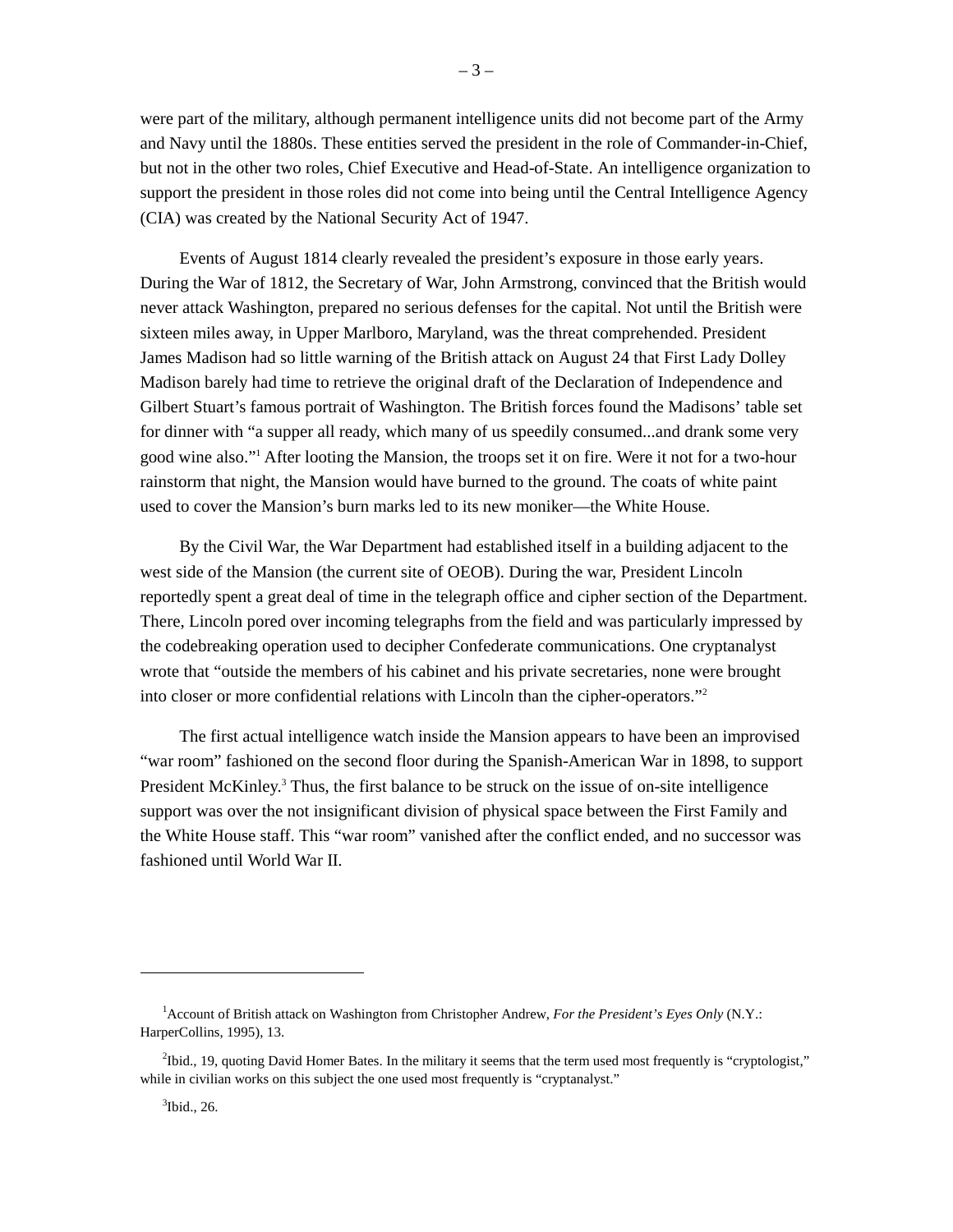#### <span id="page-8-0"></span>**1.2 FDR's Map Room**

When Franklin Delano Roosevelt was inaugurated in 1933, the entire White House staff consisted of fewer than fifty people. Handling of intelligence information in FDR's White House prior to Pearl Harbor bordered on the absurd. Although naval intelligence scored a huge coup by breaking Japan's codes,<sup>4</sup> efforts to provide the intelligence to the president reflected the bitter interservice rivalry over control of the information. Secretary of War Henry Stimson was insistent that the President see the "Magic" intercepts, because they revealed the wide gap between Tokyo's public declarations and its private aims. A plan was developed according to which the naval aide would show the reports to FDR during even-numbered months while the army aide would perform this function in odd months,<sup>5</sup> an arrangement that mirrored of that of Magic intercepts, in which the Army and Navy alternated days each intercepted, deciphered, and reported the messages of the Japanese. No plan existed, however, for getting the reports to FDR during evening hours or on Sundays. To make matters worse, in May 1941 one report was lost, only to be found eventually in the waste basket of the army aide.

This interservice turf war over Magic was not resolved until mid-1942, when the Army was given sole responsibility for diplomatic and military signals intelligence (SIGINT) while the Navy was forced to concentrate on only naval SIGINT. In yet another interservice compromise, intended to assuage the Navy, the President's naval aide was tasked with delivering the intercepts to FDR. This job fell to Navy Captain John McCrea, who normally took the messages to FDR twice daily. The morning delivery typically occurred while the President was either working in bed or in the bathroom. If he was in his bath, McCrea would sit on the closed toilet and read the intercepts aloud to him!6 In the afternoon, FDR usually read the reports in the Map Room, a room McCrea converted to this purpose in January 1942.

To control and organize intelligence better as well as to provide a means to follow developments of the war, Captain McCrea converted what had been a women's cloakroom on the ground floor of the Mansion into the "Map Room." Initially, McCrea only had a single filing cabinet and a desk.7 To plot the war's developments, McCrea used grease pencils on clear plastic overlays, hung on the walls, over land maps obtained from the National Geographic Society and charts of the Atlantic and Pacific Oceans supplied by the Navy Hydrographic Office.<sup>8</sup> Eventually he brought in additional navy officers, so that the facility could be staffed around the clock, and a

<sup>4</sup> See J. M. McConnell, "The Evolution of Intelligence and the Public Policy Debate on Encryption," *Seminar on Intelligence, Command, and Control, Guest Presentations, Spring* 1996 (Cambridge, Mass.: Harvard University Program on Information Resources Policy, January 1997, I-97-1).

<sup>&</sup>lt;sup>5</sup>Description of provision of Magic reports to FDR from Andrew, 108-111.

<sup>6</sup> Ibid., 123-4.

<sup>7</sup> John Prados, *Keepers of the Keys* (N.Y.: Morrow, 1991), 105.

<sup>8</sup> George M. Elsey, "Blueprints for Victory," *National Geographic Magazine* (May 1995), 56-59.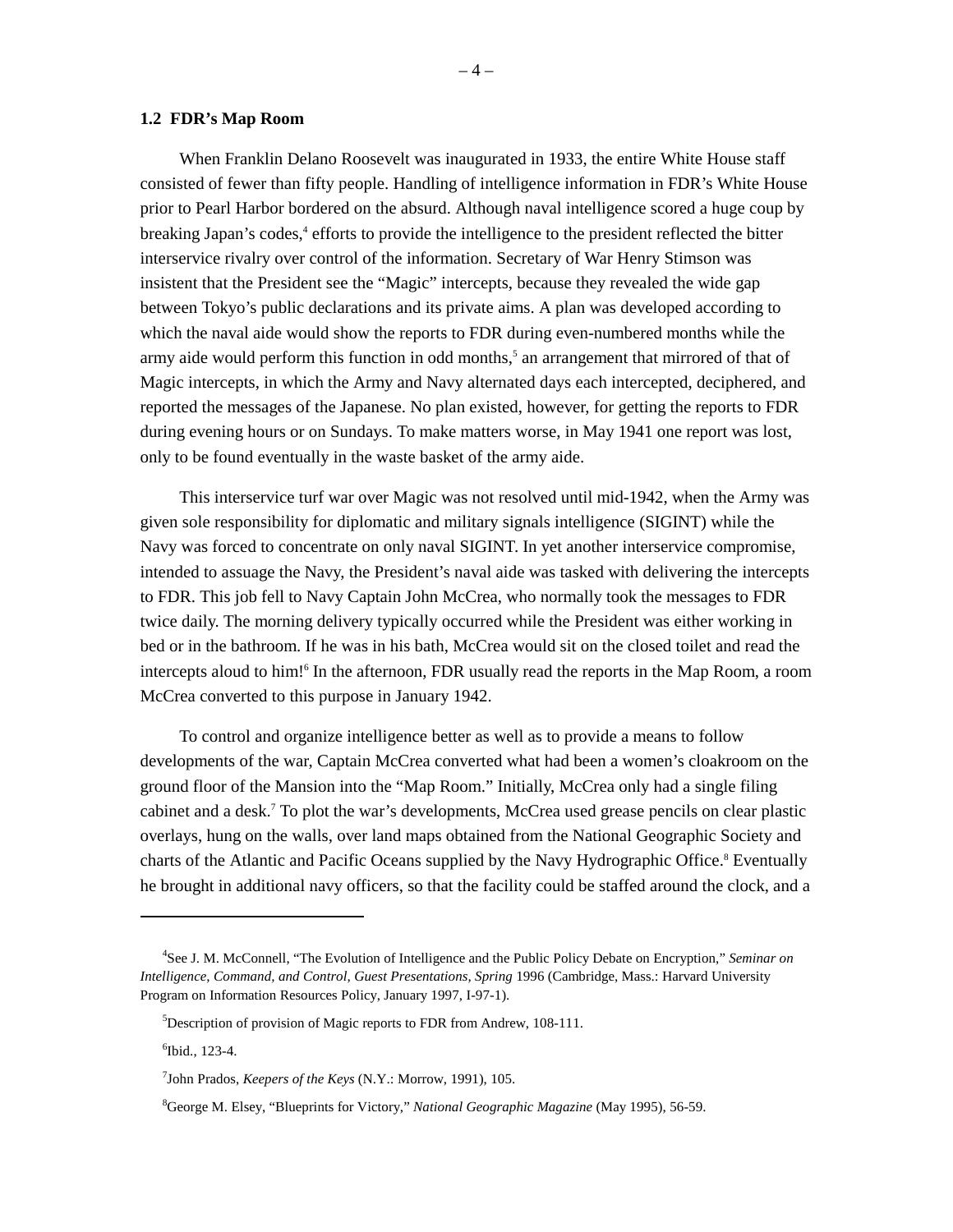<span id="page-9-0"></span>communications capability was added so that the Map Room could receive cables directly from the Allies.<sup>9</sup> Typically, FDR stopped by to read the intercepts and be briefed in the morning, on his way to the Oval Office, and again late in the afternoon, while en route to the doctor's office nearby, to have his legs massaged. In addition to the Map Room, a number of other private sources provided FDR with intelligence during the war, including a small team he maintained at the White House led by the journalist John Franklin Carter.<sup>10</sup>

The conclusion of the war in 1945 ended this watch function. Soon after V-J Day, the Map Room was dismantled, and more than sixteen years passed until a like facility came into being. President Truman monitored the Korean War largely through weekly briefings from the Director of the CIA and the Chairman of the Joint Chiefs of Staff. Only with the crisis in Lebanon in 1958 was serious thought was given to reestablishing a full-time watch center in the White House. Soon after ordering U.S. Marines into Lebanon, President Eisenhower asked his Staff Secretary (and confidant), Brigadier General Andrew Goodpaster, how the force was doing, and Goodpaster replied that he would have to call the Joint Chiefs to find out. Eisenhower reportedly countered, "You know, Andy, I think I might need a little watch office or something over here if something like this comes up again."<sup>11</sup>

#### **1.3 Establishment of the Situation Room**

l

That exchange started a slow process that eventually resulted in the Situation Room. Instead of immediate action to establish this "little watch office," a study was ordered and a committee formed. Eighteen months later, in 1960, the findings went to President Eisenhower with the recommendation that he give up either the West Wing bowling alley or the indoor swimming pool between the Mansion and West Wing. Eisenhower left office before a decision was made.

The study was quickly dusted off in the spring of 1961, following the Bay of Pigs fiasco. As one of many NSC organizational changes ordered in its wake, President Kennedy personally directed National Security Advisor McGeorge Bundy to establish a watch facility in the West Wing bowling alley that would fall within Bundy's purview (see **Appendixes B** and **C**). Kennedy and his staff were determined not to rely entirely on the established bureaucracy and system for

 $9^9$ For the communications capability of the Map Room, see the description in Elsey, 56.

 $10$ Andrew, 132; see also Anthony G. Oettinger, "Compunications in the National Decision-Making Process," in *Computers, Communications, and the Public Interest*, edited by Martin Greenberger (Baltimore: Johns Hopkins University Press, 1971), 18.

<sup>11</sup>James W. Lucas, "The Information Needs of Presidents*," Seminar on Intelligence, Command and Control, Guest Presentations, Spring 1990* (Cambridge, Mass.: Harvard University Program on Information Resources Policy, I-91-3, December 1991) 23.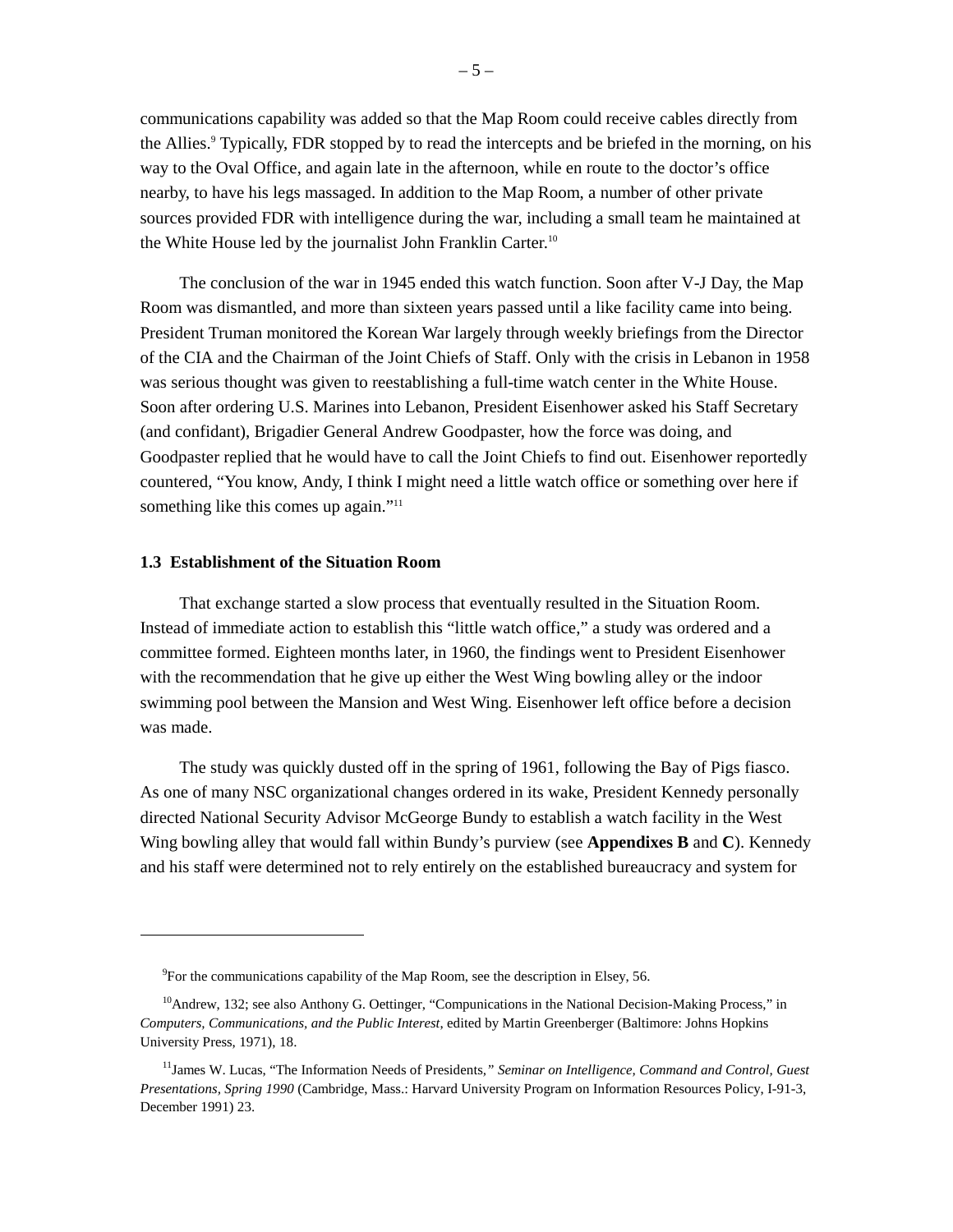selection and analysis of information.<sup>12</sup> Instead, he was resolved to be an active participant in such crises, and this fiasco had revealed that he lacked both timely intelligence reporting, and fast, secure communications with the various departments and agencies carrying out his orders.<sup>13</sup> For instance, orders to move Navy ships and Air Force planes during the Bay of Pigs operation were relayed from the Cabinet Room to the Pentagon over unclassified telephone lines.<sup>14</sup>

The NSC's Executive Secretary in 1961 has written that this new facility was deliberately called the "Situation" room rather than a command post,<sup>15</sup> in order to convey its purpose as a clearinghouse for classified national security information coming from the departments and then present it to the president and NSC staff in an orderly fashion. Navy Seabees began converting the bowling alley to a watch facility in May 1961. According to then Deputy National Security Advisor Carl Kaysen, the facility was operating by the end of the summer.16 Watchstanders for the 24-hour operation were provided exclusively by the CIA. Kennedy rejected a plan drawn up by the military for a staff of a hundred officers.<sup>17</sup> Initially, message traffic from the departments and agencies was transmitted through existing communications links to the "Crown" bomb shelter, built under the East Wing in 1942. These lines and teleprinters had been used only for test purposes, to ensure they could function in case of war. In 1961, the White House Communications Agency installed separate lines and teleprinters in the Situation Room.

 $14$ Ibid.

 $\overline{a}$ 

 $15$ Ibid.

<sup>12</sup>Keith C. Clark and Laurence J. Legere, eds., *The President and the Management of National Security: A Report by the Institute for Defense Analysis* (N.Y.: Praeger, 1969), 73.

<sup>13</sup>Bromley K. Smith, *Organizational History of the National Security Council During the Kennedy and Johnson Administrations* (Washington, D.C.: NSC, Sept. 1, 1988), 37.

<sup>&</sup>lt;sup>16</sup>Interview by the author with Dr. Carl Kaysen. at the Massachusetts Institute of Technology, March 13, 1996.  $17$ Smith, 37.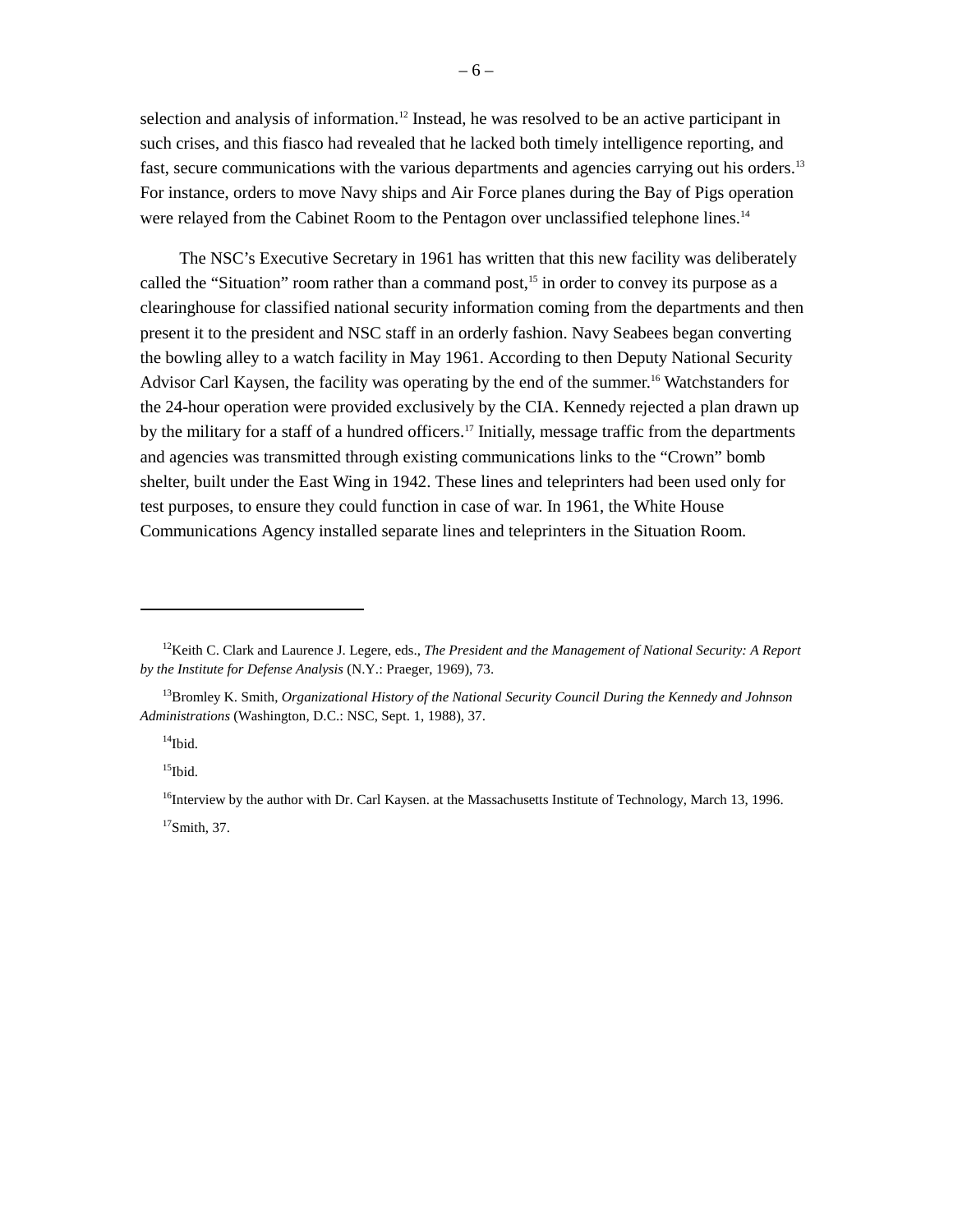In the summer of 1961, the president was finally able to receive in a timely manner the information or intelligence available to almost everyone else in government. The establishment of the Situation Room came as the direct result of a policy debacle, but it also was a response to the Kennedy style of business. He was impatient with "regular" channels of information and preferred to immerse himself in the details of his problems.<sup>18</sup> Not incidentally, from this time on, national security advisors have played a much larger role in national security.

 $\overline{a}$ 

<sup>18</sup>Clark and Legere, 73.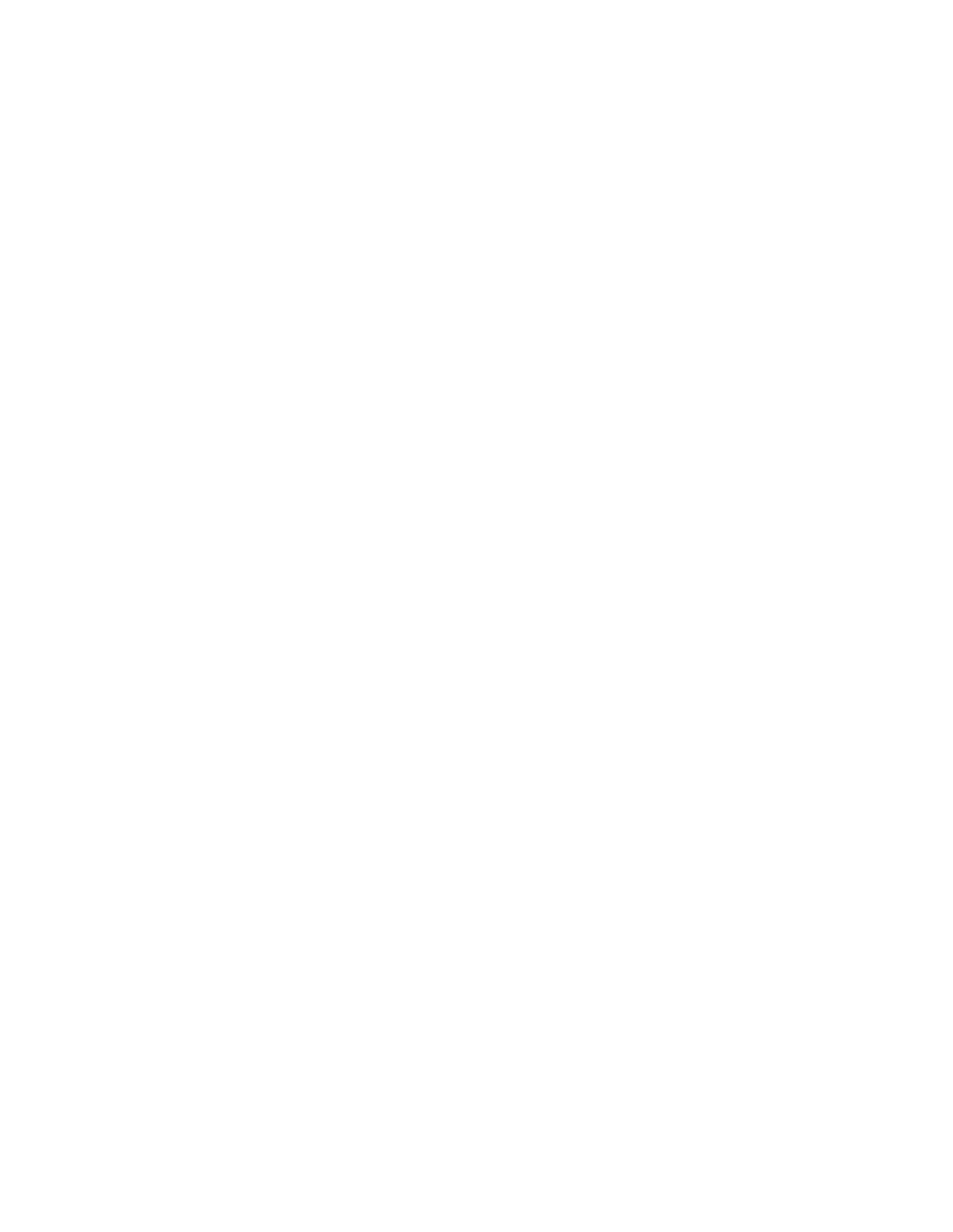#### **Two**

### **Situation Room Operations**

<span id="page-13-0"></span>The Situation Room in 1996 is considerably different from its 1961 incarnation, yet its public image—as some kind of "world command post"—is belied by reality. Henry Kissinger described it as a "tiny, uncomfortable, low-ceilinged, windowless room."1 Some of the changes over the years reflect advances in communications and information technology, while others result from the personalities and operating styles of various presidents and National Security Advisors.

#### **2.1 Mission**

l

A single word is the best way to describe the mission of the Situation Room—synthesis: synthesis of intelligence, diplomatic, military, and press reporting. The Situation Room is an entity of the NSC staff, whose mission is simply a reflection of its charter. The National Security Act of 1947, creating the NSC, specified that:

> The function of the Council shall be to advise the president with respect to the integration of domestic, foreign, and military policies....<sup>2</sup>

For Situation Room personnel, the challenge is to synthesize the enormous amount classified and unclassified reporting that floods the message queues into a coherent, usable form for the president, national security advisor, and NSC professional staff (senior directors and directors). Synthesis implies condensing, which in most cases is precisely what decisionmakers want. The sheer volume of information flowing into the White House, most of which the senders want to reach the president, is staggering. More than two hundred agencies seek the president's attention to their papers and proposals.<sup>3</sup> Yet there are few instances (mainly crises) when policymakers, at least in the initial stages, want the deluge of raw reporting. The balancing of raw and finished reporting is examined in more detail in part **Three**, but here I would say that my own experience in the Situation Room during crises suggested that after as little as only a few hours, but always within a matter of days, those who asked for the faucet to be turned on invariably were swamped and needed the Situation Room as filter. Although in its half-century existence the size of the NSC professional staff has fluctuated, from a mere dozen, for example, during the Kennedy administration to roughly fifty in recent administrations, the one constant has been its heavy work load—the "mile wide, inch deep" syndrome. On a day-to-day basis,

<sup>&</sup>lt;sup>1</sup>Henry Kissinger, *White House Years* (Boston: Little, Brown, 1979), 315.

 $2$ Text of National Security Act of 1947 taken from Clark and Legere, 258.

<sup>3</sup> Robert M. Gates, "An Opportunity Unfulfilled: The Use and Perceptions of Intelligence at the White House," *The Washington Quarterly* (Winter 1989), 36.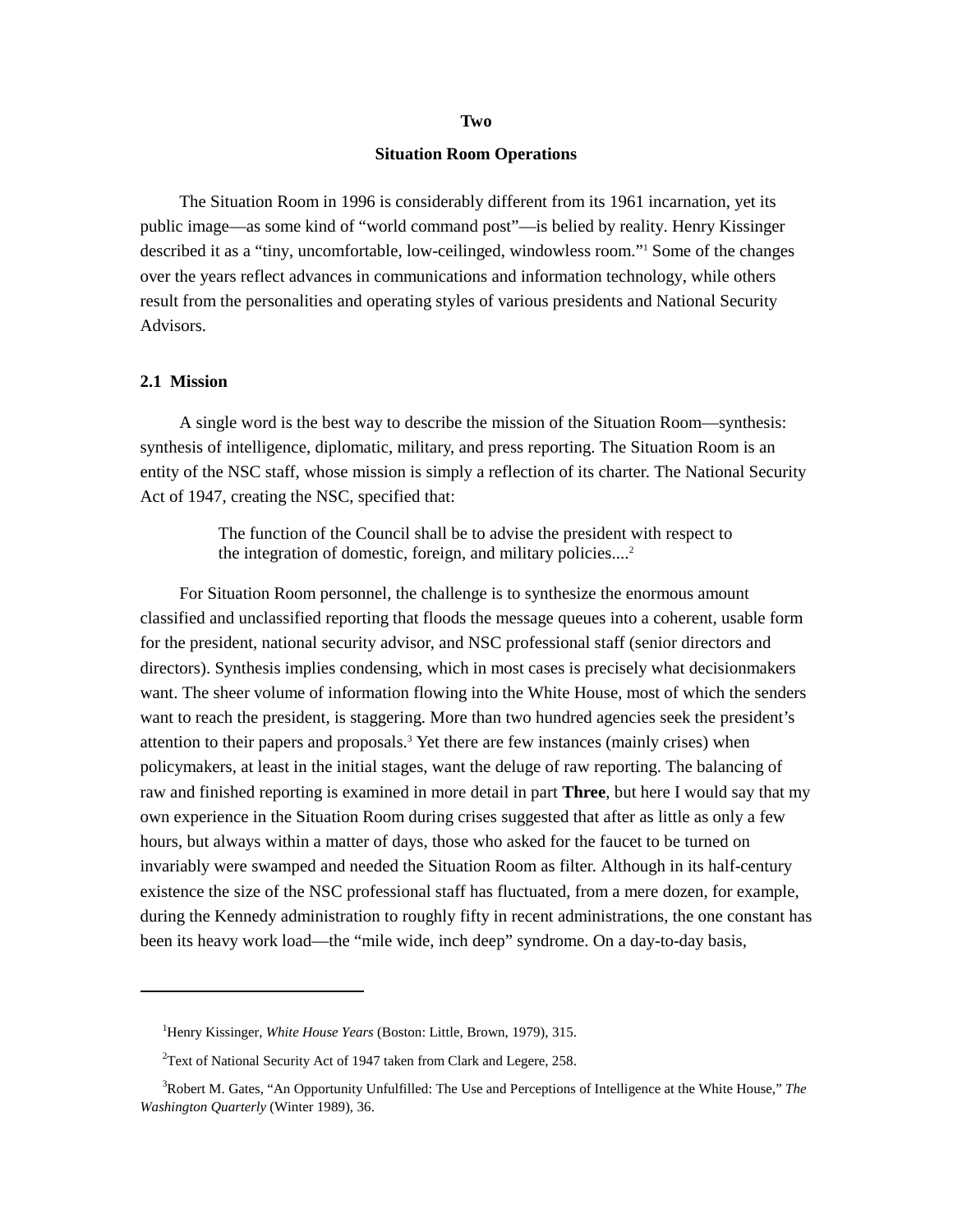Situation Room watchstanders perform the invaluable task of filtering huge amounts of incoming information so that individual directors are forwarded only information pertinent to them.

But to call this mere filtering is to miss the mark. The process was best described by Richard S. Beal, a former special assistant to President Reagan, as the need to "synthesize at the macro level" for senior decisionmakers.<sup>4</sup> Beal said he could "go through the length and breadth of this land and not find twenty people who have that capacity by virtue of training."<sup>5</sup> Yet this ability is precisely what is required of a Situation Room watchstander. Technology has enabled the government and the intelligence community to collect and transmit vast amounts of information, but it takes a special skill to refine that mountain of data into usable form. In short, the basic keys to success are recognition of a developing situation, rapid communication with other agencies for verification and amplification, followed by timely notification of key decisionmakers.

In examining the mission of the Situation Room, the role and needs of the National Security Advisor must be taken into account. Here I may break a little china by claiming that for most of the past nearly fifty years the National Security Advisor, not the Director of Central Intelligence (DCI), has been the president's intelligence officer. This has been true especially since the tenure of McGeorge Bundy. For instance, John McCone resigned as DCI in 1965, largely because he could not gain the president's ear.<sup>6</sup> The only exception was the early years of the Reagan administration, when the position of National Security Advisor was downgraded, a change in which CIA Director William Casey had a large hand (to the extent of having an office in the OEOB). Since the National Security Act of 1947, the National Security Advisor has usually had the ear of the president on a daily basis and kept the president up to speed on the world. During Operation Desert Storm, for example, President Bush managed the war with his "Gang of Eight," but the DCI was not among them. Interestingly, the position of National Security Advisor is not mentioned in the 1947 Act. It was created in 1953, by President Eisenhower. But it is generally agreed that the NSC and the Advisor are personal instruments of the president and that their roles reflect a president's operating style. In the wake of the Iran-Contra scandal, the Tower Commission Report (1987) reaffirmed this and identified the proper role of the Advisor as that of an "honest broker" for the NSC process—assuring that issues, reasonable options, and analyses are presented to the president.<sup>7</sup>

<sup>4</sup> Richard S. Beal, "Decision Making, Crisis Management, Information, and Technology*," Seminar on Intelligence, Command, and Control, Guest Presentations Spring 1984* (Cambridge, Mass.: Harvard University Program on Information Resources Policy, I-85-2, February 1985), 6.

<sup>5</sup> Ibid.

 $6$ Andrew, 4, 321.

<sup>7</sup> *Report of the President's Special Review Board* (Washington, D.C.: National Security Council, Feb. 26, 1987), II-3.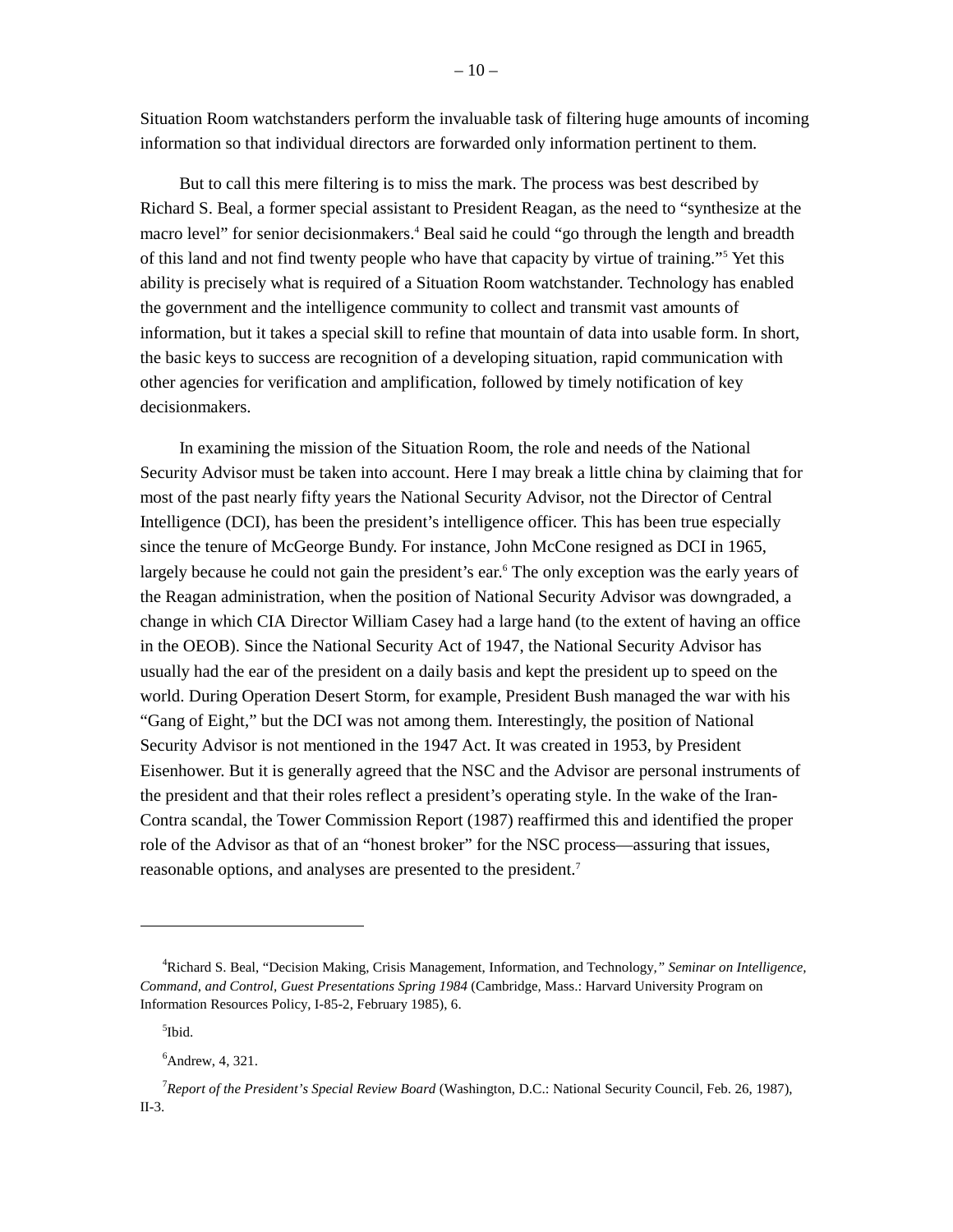<span id="page-15-0"></span>Given this model for the National Security Advisor, the Situation Room must ensure that this very busy individual receives intelligence that reflects the sometimes diverse and contradictory opinions of the community. Such a need leads to the issue of staffing the Situation Room.

#### **2.2 Staffing**

As indicated in section **1.3**, in 1961 the Situation Room was originally staffed exclusively by CIA personnel. This continued to be personnel policy for more than twenty years. The strength of this arrangement was that many watchstanders remained assigned to the Situation Room for extended periods; seven-year tours of duty were not unusual. The continuity provided many benefits. Because many of the skills needed for synthesizing the particular kinds and the massive amounts of data required on-the-job training, the slow rate of turnover allowed the level of expertise of the watchstanders to be kept high. Yet a CIA-only operation is not in keeping with the nature of the NSC staff and process.

The decision near the end of the first Reagan administration to have the personnel of the Situation Room reflect that of the professional staff was wise. Since the mid-1980s, the professional NSC staff has typically consisted of an eclectic mix of academics, State Department officials and foreign service officers, Department of Defense (DOD) civilians, military officers, and CIA personnel. This mixture offers the best insurance that the staffers and the National Security Advisor will see reporting that reflects the views of the various entities of the national security community. It is also in keeping with the "honest broker" charter of the Advisor. My experience was that opinions and estimates often varied among the various departments and agencies, and seldom was the CIA analysis or prediction precisely in line with that of State or the DOD. The best solution, thus, is to staff the Situation Room with personnel from the key national security agencies.

Although this has proved a sound policy, it has a downside that affects the balancing act. Instead of having watchstanders onboard for seven-year assignments, the length of most tours is now two years or less, even though, in my experience, it takes the better part of six months to develop reasonable familiarity and expertise with the multitude of cables and reports. For instance, as a military intelligence officer reporting to the Situation Room, I had little prior exposure to the wide variety of cables routinely sent from U.S. embassies and from CIA entities. Similarly, my CIA and State colleagues were generally unfamiliar with military reporting. Diversifying the composition of the watch teams brought a lot to the operation, but, given that most detailees are fast-track, mid-level professionals, they need to return to their parent organizations within at most a few years.

Reduced tours complicate the persistent White House problem of personnel turnover, which occurs wholesale with changes of administrations. Experienced personnel in the Situation Room can be extremely beneficial, especially while a new team learns how to play their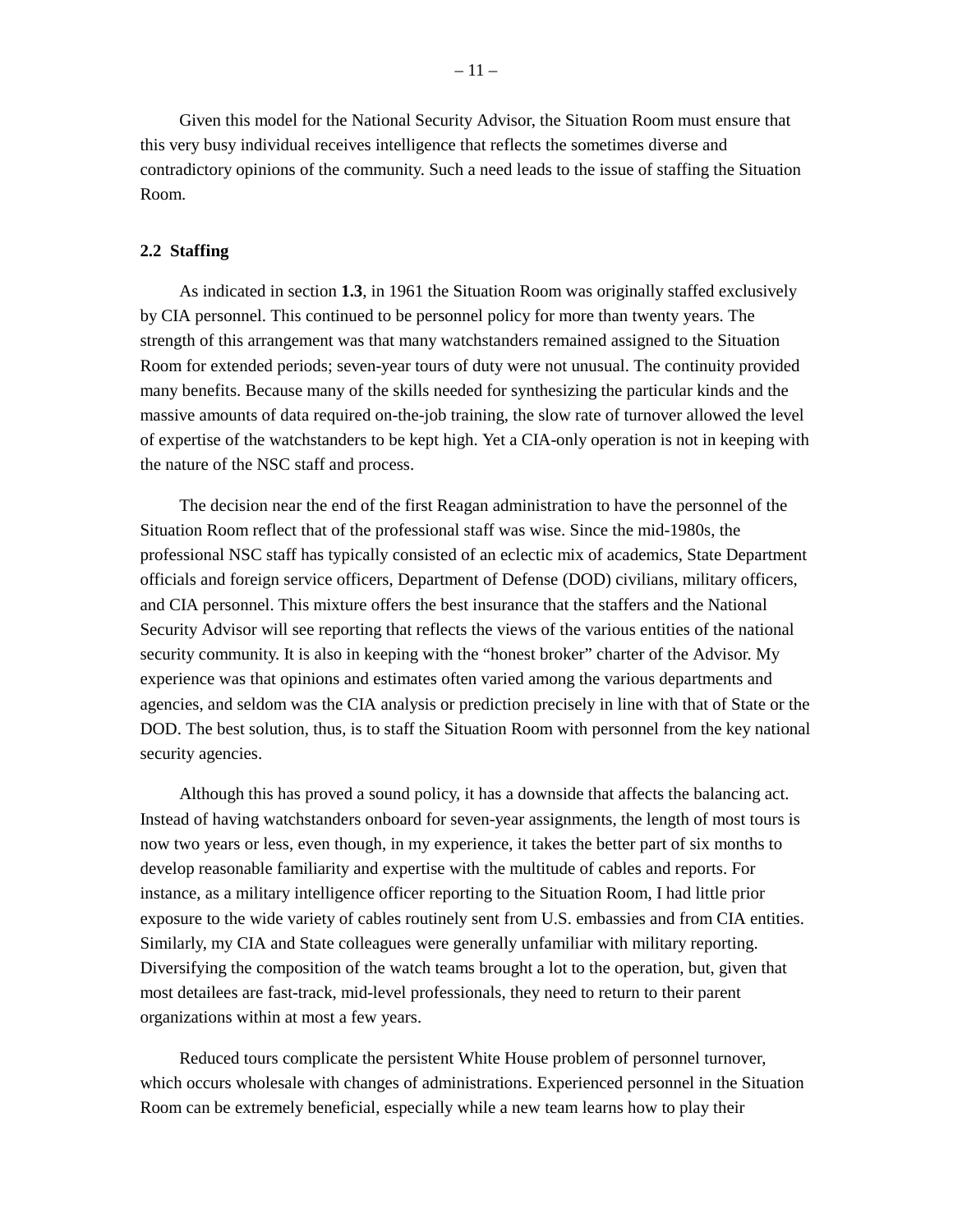positions. A former director of the White House Military Office aptly described the arrival of a new team: "Ironically, these able professionals in their own fields become instant amateurs when they enter the White House and begin what is arguably the most important job in the world: running the American Presidency. They're amateurs because there is no training ground for the job, there is nothing like it anywhere, and there is no apprenticeship for the exercise of that kind of power."8

Since the mid-1980s, fifteen watch officers (five teams of three) have been assigned to the Situation Room. The Situation Room is now routinely assigned six CIA officers, four military intelligence officers (Navy, Army, Air Force, and Marine), two State Department foreign service officers, two NSA employees, and one Defense Intelligence Agency (DIA) employee (civilian or military). Thus, the typical watch team consists of one military intelligence officer, one CIA officer, and one other. In addition, each team is assigned a military enlisted communicator from the White House Communications Agency (WHCA). With extensive experience in WHCA, these communicators are nothing short of magicians in their ability to provide uninterrupted links with the president and National Security Advisor. I had the good fortune to head what may have an "ideal" team: one member from the military (myself); one from CIA; and one from State. The importance of this "balance" was most evident during a crisis, when the team could be briefed not only on the initial reporting concerning the particular crisis but also on the initial analysis of the key agencies or departments. Whether the initial cueing came from a CRITIC<sup>9</sup> message, a NOIWON (National Operational Intelligence Watch Officers Network) call, or a Cable News Network (CNN)/wire service report, each member of my team could rapidly contact a parent agency for its assessment.10 As a result, briefings to the National Security Advisor, staffers responsible for the particular area involved, and often the president included some value-added analysis.

<sup>8</sup> Bill Gulley with Mary Ellen Reese, *Breaking Cover* (N.Y.: Simon and Schuster, 1980), 11-12.

<sup>9</sup> CRITIC messages are the highest-precedence messages in the national security arena and are used to report developments deemed vital to our national security.

 $10$ NOIWON is a secure telephone conference-call system that the major Washington national security watch centers (National Military Command Center, National Military Joint Intelligence Center, State Department Operations Center, State Department Bureau of Intelligence and Research, CIA Operations Center, NSA Operations Center, and the Situation Room) use for rapid evaluation of breaking crises.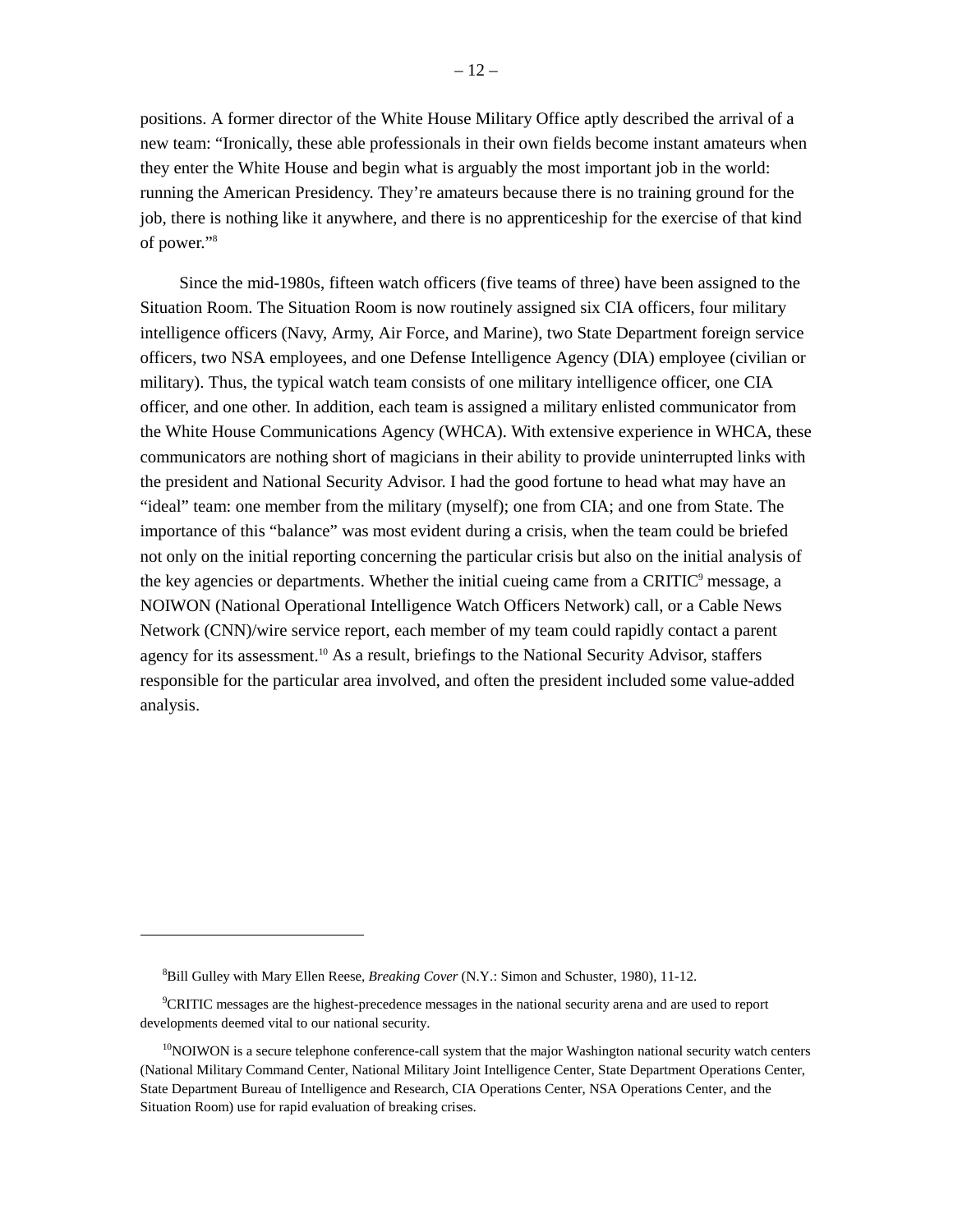#### **Three**

### **Sources and Types of Intelligence**

<span id="page-17-0"></span>One important issue for the Situation Room since inception is the types of reporting it should receive. Although it may appear obvious that the president should have access to any intelligence, military, or diplomatic reporting he desires, departments and agencies would prefer to decide what the president and the president's staff should see, and when they should see it. The tension involved in this turf war was vivid immediately after the passage of the National Security Act. President Truman, tired of wading through the daily stack of cables and reports dealing with national security issues, directed the first DCI, Rear Admiral Sidney Souers, to develop a daily "digest" of these messages. When Souers asked Secretary of State James Byrnes for State Department cables to incorporate into the digest, Byrnes refused, on the grounds that it was his job alone to inform the president of the content of the cables.<sup>1</sup> President Truman had to intercede and force Byrnes to comply. Such was the bumpy birth of the President's Daily Brief (PDB). Similar difficulties were encountered in the early days of the Situation Room. According to Arthur Schlesinger, although McGeorge Bundy insisted that the Situation Room should receive the flow of raw reporting from CIA, State, and Defense,<sup>2</sup> when he found out that some reporting was not being forwarded, the personal intercession of the president was needed to make the various departments and agencies to comply.<sup>3</sup> These natural tensions reflect yet one more of the balances that must be struck between the Situation Room and the departments.

Another critical balance is that between the amounts of the types of "raw" and "finished" intelligence the Situation Room should receive. Although some selected intelligence received is raw, most of the reporting that comes into the Situation Room is finished, that is, evaluated intelligence. Even with this filtering, the Situation Room received roughly a thousand electronic messages daily in 1991, and an equivalent number of wire service reports also needed to be scanned.<sup>4</sup> An obvious pitfall of over-reliance on raw reporting is the chance that dramatic raw reports—which may later prove incorrect—may be rushed to the National Security Advisor or the president. Professional discipline on the part of the watchstander, typically through quick phone calls to other watch centers or through initiation of a NOIWON conference, can prevent embarrassment. A second pitfall is the potential problem—primarily for the other bureaucracies—of having the president ahead of them on a crisis. For noncrisis monitoring of developments, however, a mix of raw and evaluated generally suffices for White House consumers.

<sup>&</sup>lt;sup>1</sup>Discussion of this event from Andrew, 165.

<sup>2</sup> Arthur M. Schlesinger, Jr., *A Thousand Days* (Boston: Houghton Mifflin, 1965), 422.

<sup>3</sup> Prados, 105.

<sup>&</sup>lt;sup>4</sup>Based on traffic analysis done during my tenure in the Situation Room in 1991.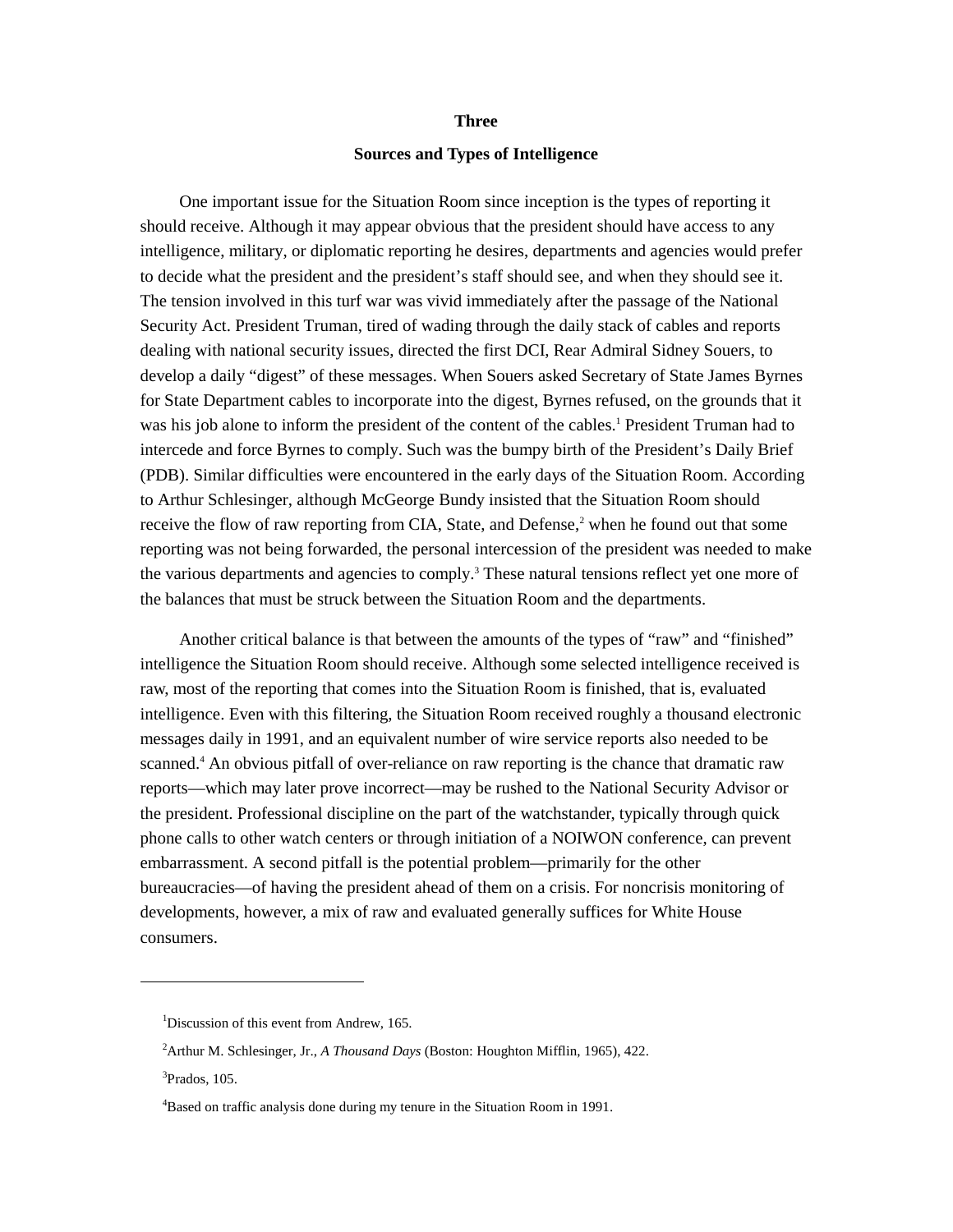One possible shortcoming of reliance on finished intelligence is the influence, deliberate or not, that one agency's analysis may have on the decisionmaker. Given that most nations and most international events are reported on by many sources, exclusive reliance on analysis by any one agency is unlikely. To offer just one example, in the mid-1990s, developments in Chechnya triggered reporting from military, diplomatic, intelligence, and press sources.

A crisis will typically elicit a rather natural request from staffers responsible in that area to see all the reporting. In the mid-1990s, technology enables manipulating this faucet with such ease that raw intercepts and other real- and near real-time reporting can flow into the West Wing in minutes. In many cases, the results can surprise an NSC staffer unfamiliar with the intelligence arena, and before long until he or she will cry "uncle." As an historical example, even in the case of the vital "Magic" intercepts, FDR usually was content to read summaries.5

Invariably a filtering process is required, which is carried out by the Situation Room. The intervention of the watchstander as filters increases the potential for conscious or unconscious manipulation, because each person brings particular biases to the tasks of filtering and synthesis.<sup>6</sup> The tendency to favor the analysis by one's own agency is alleviated by the multiagency composition of the watch teams, and, in my experience, the Situation Room was especially keen to highlight the differences in opinion among the agencies and bring them to the attention of the National Security Advisor and staff.

The table seems tilted therefore toward finished reporting, rather than raw, for the simple reason that modern communications technologies encourage flows of information that can overwhelm an entire watch team, let alone a single staffer. Some analysis and filtering are necessary before information is sent to the White House and is needed once again when it arrives in the Situation Room. The risk is sacrificing vital pieces of intelligence, but the balance must be struck or a decisionmaker overwhelmed with information may end by rejecting all of it, a response that clearly must be avoided.

The key to maintaining a balance is an understanding on the part of the watchstander of the often changing intelligence needs of the decisionmakers—a situation analogous to the military's need for cooperation between intelligence and operations. The relatively small size of the NSC staff is an advantage here, often permitting the development of rapport between Situation Room personnel and White House staffers, and, of course, idiosyncratic factors of personalities and personal relationships play vital roles. The better the relationships, the better intelligence will support the process of national security decisionmaking. In my experience, rapport was critical in

 $\overline{a}$ 

 $<sup>5</sup>$ Andrew, 124.</sup>

<sup>6</sup> Thomas P. Coakley, *Command and Control for Peace and War* (Washington, D.C.: National Defense University, 1991), 79, 156.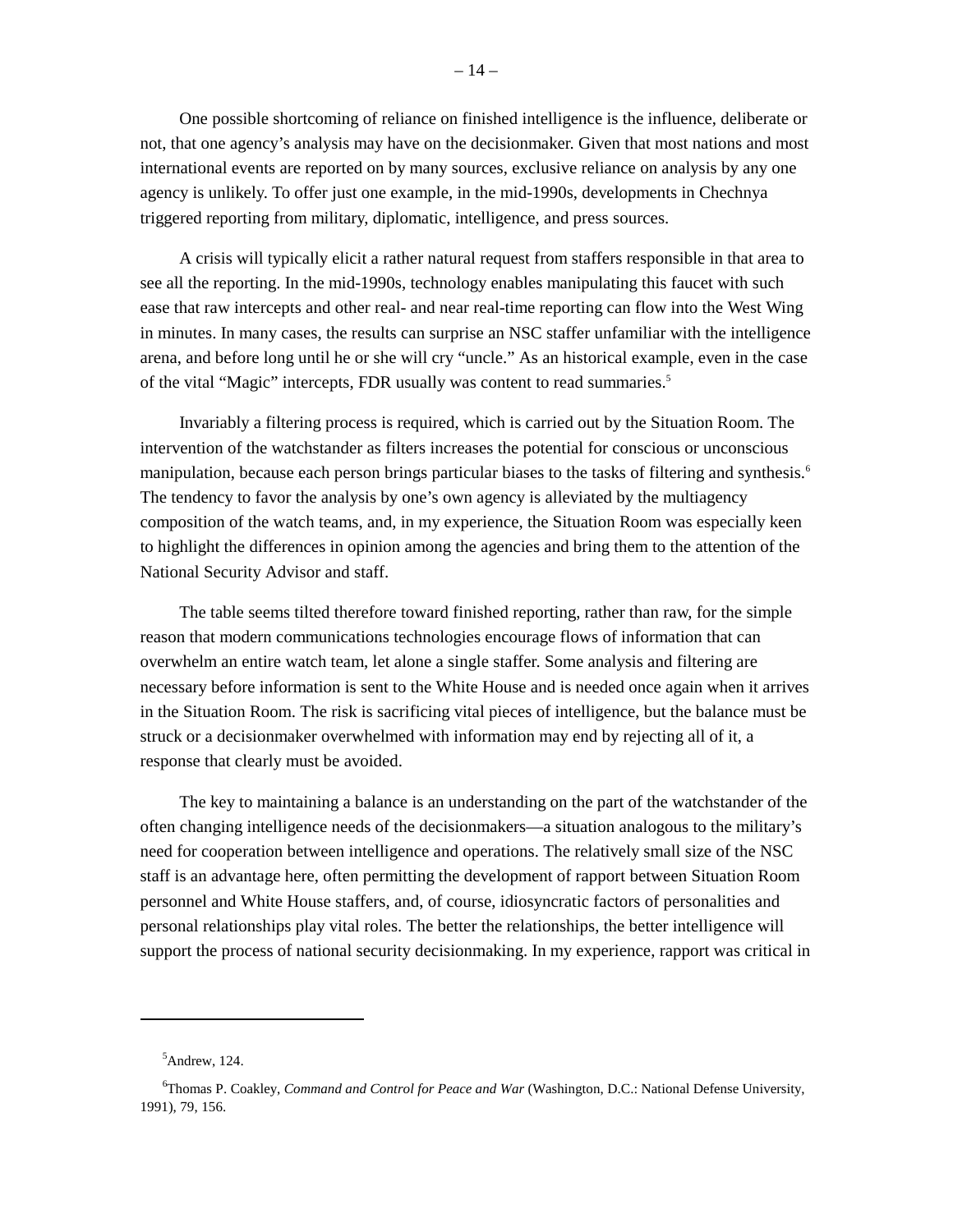<span id="page-19-0"></span>the Situation Room, because it enabled young watchstanders to be, as needed, both bold and confident enough to establish dialogue with busy staffers.

#### **3.1 The Role of New Technologies**

On a macro level, information and communications technologies have altered the role of the White House during crises in ways unimaginable only decades ago. The revolution began with the telegraph, then progressed to the telephone, and now to the computer-to-computer network often linked by satellites. New technologies have enabled the president to override the on-scene commander—the phenomenon of the "8,000-mile screwdriver." For example, in 1962, President Kennedy could talk to Navy captains during the Cuban Missile Crisis, while in 1968 President Johnson could talk to the tailgunner in a bomber during the *Pueblo* incident. According to Henry Kissinger, President Nixon entered office determined not to fall into the "Situation Room syndrome."7 He thought Johnson had "succumbed to the melodramatic idea that the world could be managed, in crisis, from this room in the basement of the White House."8 As unnerving as this "syndrome" may seem to many, the ability of the commander in chief to bypass the chain of command, including the on-scene commander, is a Constitutional right of the president. The advent of the NSC staff, coupled with the amount and depth of information the new technologies make available, has substantially increased presidential involvement in national security matters.

In the operations of the Situation Room the role of technology has been huge, and largely positive, particularly in three major areas: message handling and intrastaff communications; crisis management support; and video-teleconferencing. Technology has enabled significant advances in these areas, but, again, the personal work habits of the two individuals at the top of the hierarchy—the president and National Security Advisor—are the keys to how much technology is employed. The first steps toward a paperless environment were taken in the mid-1970s, with the installation of rudimentary computers, which permitted watchstanders to forward cables electronically to printers in the NSC Secretariat office in the OEOB. From there, hardcopy cables were delivered to the individual directors. By the early 1980s, upgrades permitted cable traffic to be handled almost exclusively electronically. This change accelerates screening and reduces backlogs that slow recognition of key developments. Watchstanders read incoming messages and electronically forward them to staffers located across West Executive Drive in the OEOB. Since the first Reagan administration, e-mail has been used to link most, but not all, NSC staff. The last four National Security Advisors—Carlucci, Powell, Scowcroft, and Lake—have eschewed the use of computers either to read traffic or communicate with their staffs. Of the four, only Lake has even had a computer in his office. Instead, all of them preferred to have the Situation Room provide hard-copy of the messages watchstanders believe warrant attention. It

 $\overline{a}$ 

 $7$ Kissinger, 315.

<sup>8</sup> Ibid.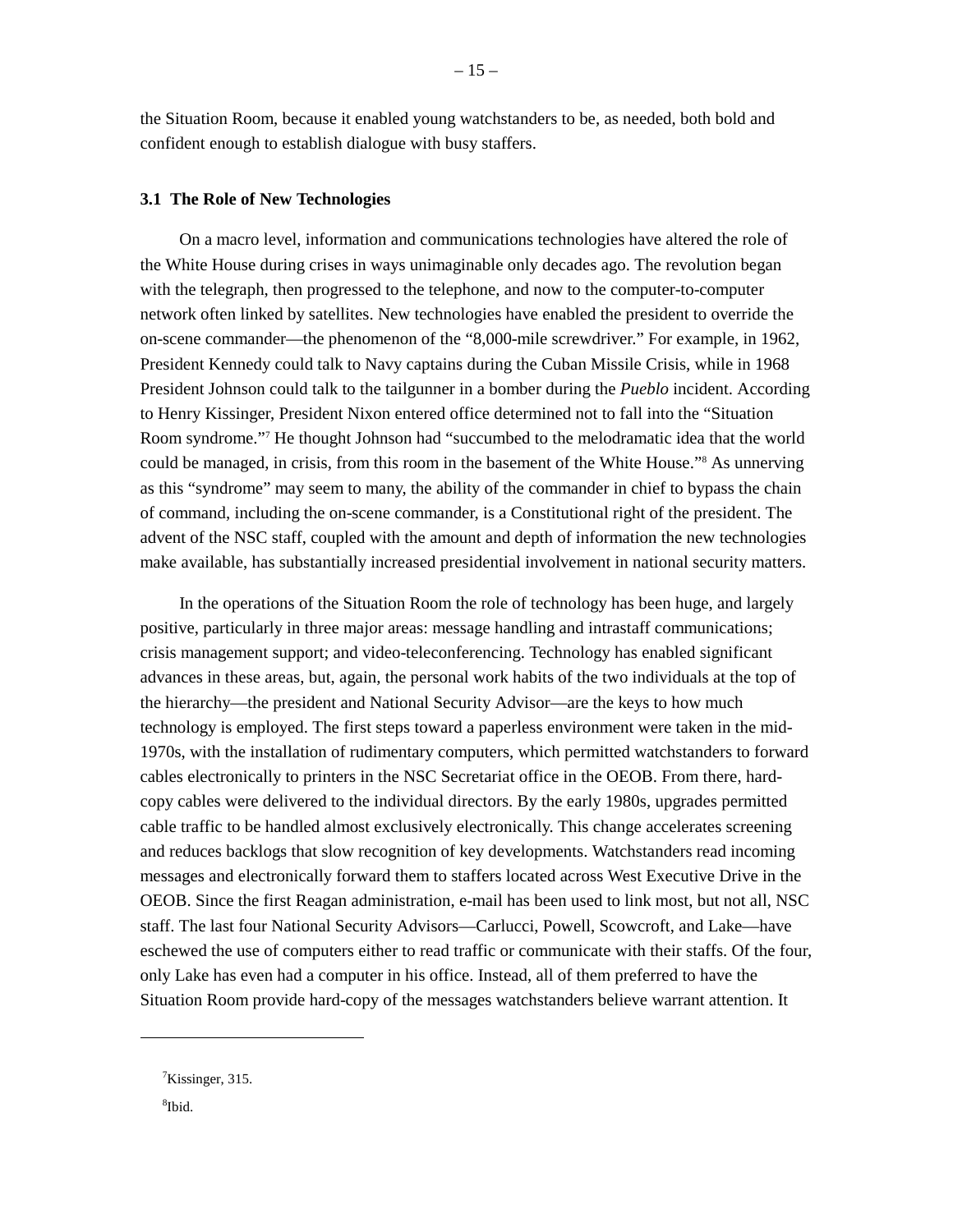<span id="page-20-0"></span>could be argued that the "old-fashioned" operating styles of these men represent a cautious attitude toward new technologies compared with the styles of their predecessors in the mid-1980s. Bud MacFarlane was a frequent user of e-mail and database, and "stayed on [his computer] hours a day and late in the evening."9 His successor as Advisor, Vice Admiral John Poindexter, was an even greater user of the computer. On the basis of the preferences of these two, the entire staff took on their character and became automated. In the mid-1980s, a member of the NSC staff predicted that "from here on out...it will be a question of people knowing how to manipulate the technology."<sup>10</sup> True, but only to a degree. Although a case can be made that Poindexter's successors are the tail end of a generation that did not grow up on the computer and that future Advisors will return to the MacFarlane-Poindexter model, the real lesson may be that technology must be adapted to the leadership and management styles of the Advisor and president, not vice versa.

#### **3.2 The Once and Future Crisis Management**

Also during the MacFarlane-Poindexter years, the Crisis Management Center (CMC) nearly came to fruition. President Reagan and his closest advisors were widely reported to have been stunned on their arrival at the White House in 1981 by the inadequacy of the information systems in the Situation Room. The impression of a cramped space lacking the latest computers and display technology, coupled with Reagan's decision that not he but Vice President Bush would act as the administration's senior crisis manager, led to a study of White House crisis management operations.<sup>11</sup> In the spring of 1982 it was decided that, rather than expand the existing Situation Room, a second, high-tech Situation Room would be built in Room 208 of the OEOB. In earlier days this room had been the ornate office of the Secretary of State. "Running the crisis" from the OEOB, instead of the West Wing, would make the crisis "invisible" to the White House press corps and "create an impression that everything was calm at the center."<sup>12</sup> The location had the added benefit of being in same building as the vice president's office. Although the Vice president has a small, ceremonial office in the West Wing, he and his staff actually work in the OEOB. Spearheading the effort to create the CMC was Rear Admiral Poindexter, then the military aide to National Security Advisor Richard Allen, and Richard Beal. Their concept was that the CMC would handle the crises, so that the Situation Room could continue to monitor all other developments.

l

 $12$ Lucas, 25.

<sup>9</sup> John Grimes, "Information Technologies and Multinational Corporations," *Seminar on Intelligence, Command, and Control, Guest Presentations, Spring 1986.* Cambridge, Mass.: Harvard University Program on Information Resources Policy, I-87-1, February 1987), 141.

 $10$ Ibid.

<sup>11</sup>Prados, 452; Lucas, 23-24.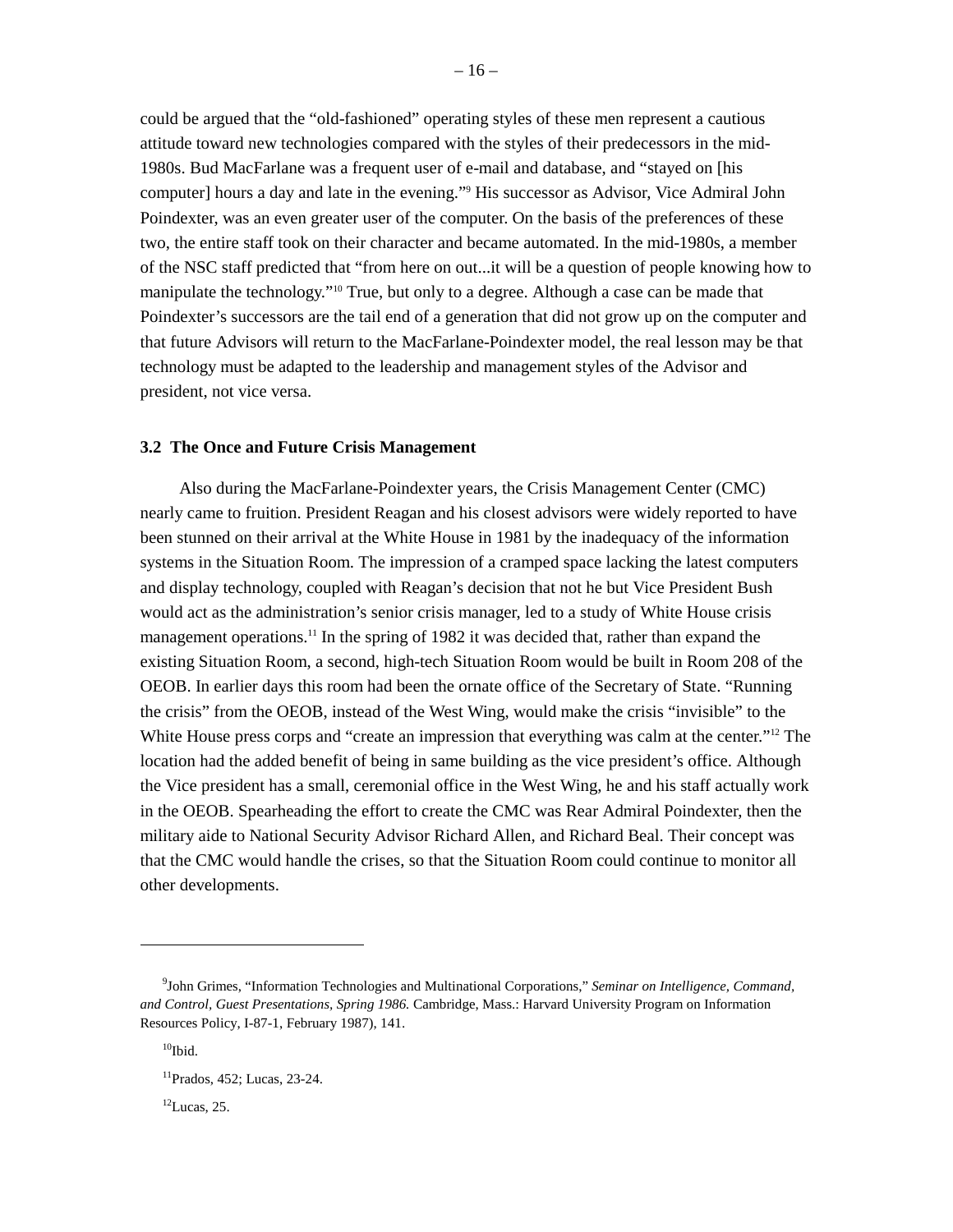In 1985 the CMC was given its own budget (\$10 million) and a thirty-person operating staff.13 It was equipped with new Digital Equipment VAX computers designed to tap into the databases of State, CIA, and Defense, and state-of-the-art audiovisual equipment, including, for example, large-screen displays on which to project movies, still photography, or slides. The CMC concept has been widely criticized, but pundits often overlook the environment of the Reagan administration. Visually displayed information was its boss's preference; President Reagan preferred visual media to reading cables, and he routinely watched videotaped intelligence briefings before meeting heads of state or embarking on foreign trips. Where the CMC was flawed was in the bureaucratic sense.<sup>14</sup> State, Defense, and CIA were, not surprisingly, uncomfortable with having relatively low-level White House detailees tap into their databases. The real *coup de grace* for the CMC was Iran-Contra. Once Room 208 was equated with the operations run by Lieutenant Colonel Oliver North, it was a political hot potato. By the time of the Bush inauguration, virtually all vestiges of CMC were gone. Significantly, Bush did *not* tap his own vice president to be the senior crisis manager. Room 208 reverted to an elegant room for holding meetings, albeit one with one wall of large blank screens.

There were, however, positive spin-offs from the CMC efforts. The biggest was that Poindexter and company were able to computerize the Situation Room and network the entire NSC staff. Another was the continuing emphasis in post-CMC days on videoteleconferencing (VTC). A link had existed for decades with the National Military Command Center in the Pentagon, but, by the end of the first year of the Bush administration, construction had been completed of a VTC room added to the rear of the Situation Room. The VTC system can link by video all the departments and agencies involved in national security as well as many at remote sites, such as the Unified Military Commands and even afloat command ships. Proponents of VTC believed it would enable the White House to be involved in crisis management without any tell-tale signs to the press corps—mainly, the procession of limousines arriving at the West Wing. But to the surprise of those pushing the technology, the VTC room did not become a favorite toy of either the president or the National Security Advisor. Instead, it quickly turned into a comfortable dining facility for Situation Room personnel! The reason, once again, is that force of personality regularly overrides technology or procedures. Eventually, the VTC capability was put to extensive use in the Bush years by the Deputies Committee, which became the principal Bush mechanism for daily crisis management. NSC Principals continued to prefer to meet face to face.

 $\overline{a}$ 

<sup>13</sup>Prados, 492; Lucas, 25.

<sup>&</sup>lt;sup>14</sup>I draw heavily upon the insights of Rodney B. McDaniel, "C<sup>3</sup>I: A National Security Council Perspective," *Seminar on Intelligence, Command and Control, Guest Presentations, Spring 1987* (Cambridge, Mass.: Harvard University Program on Information Resource Policy, I-87-1, February 1987), 108.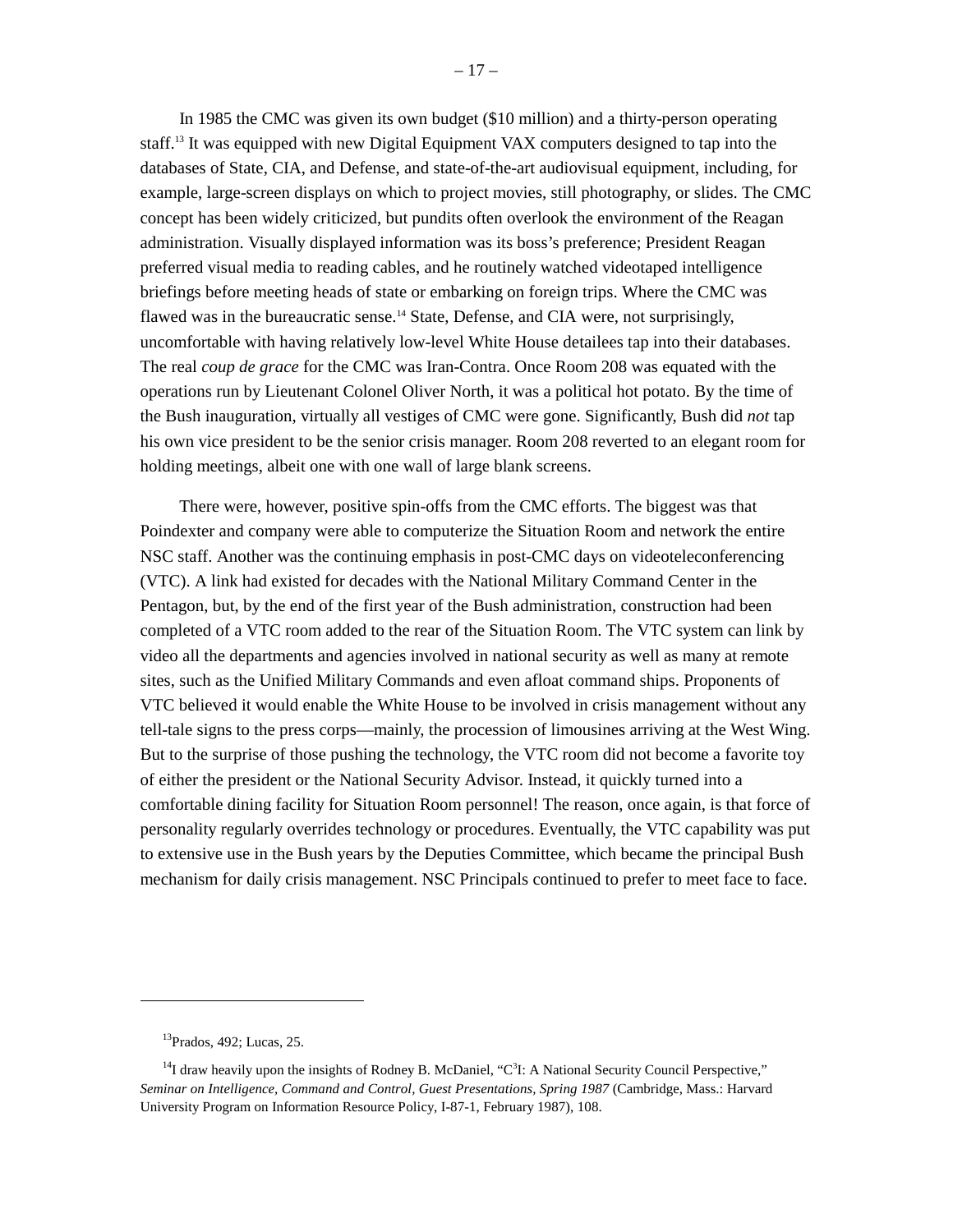#### <span id="page-22-0"></span>**3.3 Day-to-Day and Crisis Operations**

Fortunately, most of the time the Situation Room is engaged in noncrisis operations. This is the bread-and-butter chore of examining incoming cable traffic and press reporting, deciding what needs the attention of the decisionmakers, and twice daily synthesizing the key reporting into a summary. Kept to two pages maximum, the summary is distributed first thing in the morning and at again about 6 P.M. Printed on blue paper, and therefore affectionately referred to as the "Blue Thing" (a moniker given it by then-Vice President Bush), it is designed to be a "quick read"—the Chief Executive's "Executive Summary." For example, brief, incomplete sentences connected by ellipses are used. The Morning Summary—along with copies of the PDB, State INR ([Bureau of] Intelligence and Research, of the Department of State) Summary, White House Press Office press clippings, and various newspapers—goes out every day with the drivers of the vice president, National Security Advisor, and chief of staff. A copy for the president is placed in a briefing book that is delivered by the National Security Advisor. At the end of the work day, the Evening Summary is routinely the only intelligence or diplomatic product that goes to the president, National Security Advisor, and other senior White House and NSC staff. The feedback during my tenure was that the "Blue Thing" was invaluable, because, unlike other summaries, its brevity made it "user-friendly," illuminating once again the value of synthesis for the senior decisionmaker.

During crisis operations the Situation Room, in my view, plays its most valuable role. Richard Beal described such times as "organized anarchy" and I am convinced that the Situation Room helps keep those moments more organized than anarchic.<sup>15</sup> As described earlier, any crisis inevitably increases the flow of reporting. It also triggers a spate of meetings. As a result, the National Security Advisor and the NSC staffers with the responsibility for handling the crisis have even less time than usual to digest message traffic. The Situation Room watchstander is critical at these times, because the watchstander has the most experience in screening all the reporting—diplomatic, military, press—not just intelligence reports, and thus can prevent the now very busy staffers from wasting time reading superfluous cables.

In crises, personalities can have a potent effect. During the numerous crises observed in two and a half years in the Situation Room, as a watchstander I had immediate, almost unimpeded access to the National Security Advisor—not because I was in a position to demand it, but, I believe, largely owing to the confidence Brent Scowcroft had in the watchstanders' judgment: the certainty that we would check our sources before running erroneous intelligence into him. Further, we enjoyed the same support from the Executive Secretary of the NSC, the Director of the Situation Room, and from their deputies. None of these officials desired the "face time" for themselves and only insisted on being briefed as soon as possible. Similarly, President Bush often called the Situation Room directly. Obviously, we took this as the ultimate

 $\overline{a}$ 

 $15$ Beal, 7.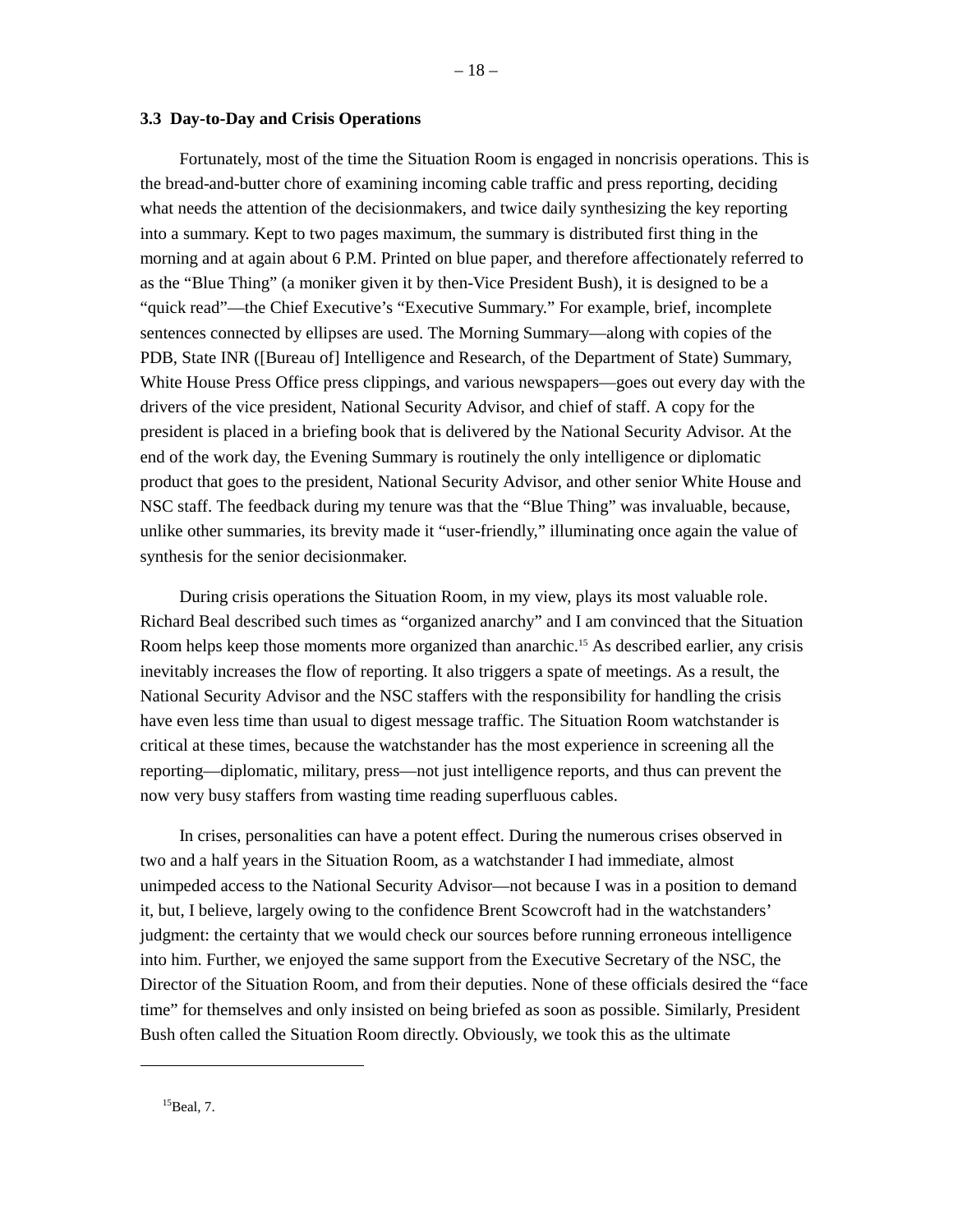compliment. General Scowcroft was comfortable with this arrangement, asking only that we update him on what the president was after. In contrast to this streamlined approach, a watchstander in the Clinton administration told me that Situation Room personnel seldom have personal contact with the National Security Advisor. Instead, information from the watch must pass through several hands before going to the Advisor. Although each administration must mold the Situation Room to fit its own needs, I believe the inherent slowness of this process could prove problematic during a crisis.

Technology is critical in crises in a number of ways. Most important, modern communications technologies have vastly expanded the "crisis pool." For example, CNN and other news services now cover events in Rwanda and Somalia in real time. In many cases, technology appears to force the United States to engage in events that it would probably have marginalized a few years ago. Its other major contribution is in enabling the president to play a central role in crises. For the most part, this option was not possible until recently.

Presidential involvement led to what is arguably the most critical balancing act. When and to what extent should the president and the president's staff be involved in crisis management. Richard Beal, once the architect of the CMC, claimed—and he said his view mirrored that of the Washington bureaucracies—that the White House should have "comparatively low participation in many if not most crises."16 Yet the Cuban missile crisis, in my view, heralded the end of minimal involvement in crises by the White House. Although a president must have confidence in the chain of command, a president's demand to be a participant is wholly justified because the president alone will ultimately be held responsible for U.S. actions. As an advisory body to the president, the NSC staff is crucially important in handling the often rapid pace of crises. Supported by the Situation Room, the NSC staff brings together "the separate, usually frenetic efforts" of the departments and agencies.<sup>17</sup> It is not unreasonable for the president to use technologies resident in the Situation Room as a "directed telescope." In a crisis they permit the president to receive intelligence and information not exclusively dependent upon what has been sent up (and possibly finessed) by the chain of command.<sup>18</sup> Crisis management is probably the most stressful and highest risk responsibility of the presidency, especially when it involves American citizens and the possible use of the military. The president should be involved in these decisions. In lesser crises, a balance must be struck so that uninformed White House micromanagement is avoided. The proper balance will largely on the advice the president receives from the National Security Advisor.

 $16$ Beal, 5.

<sup>&</sup>lt;sup>17</sup>Christopher C. Shoemaker, *The NSC Staff: Counseling the Council* (Boulder: Westview Press, 1991), 37.

 $18$ My thinking on the use of the Napoleonic "directed telescope" has been influenced by the insights of C. Kenneth Allard in *Command, Control, an the Common Defense* (New Haven: Yale University Press, 1990), 250.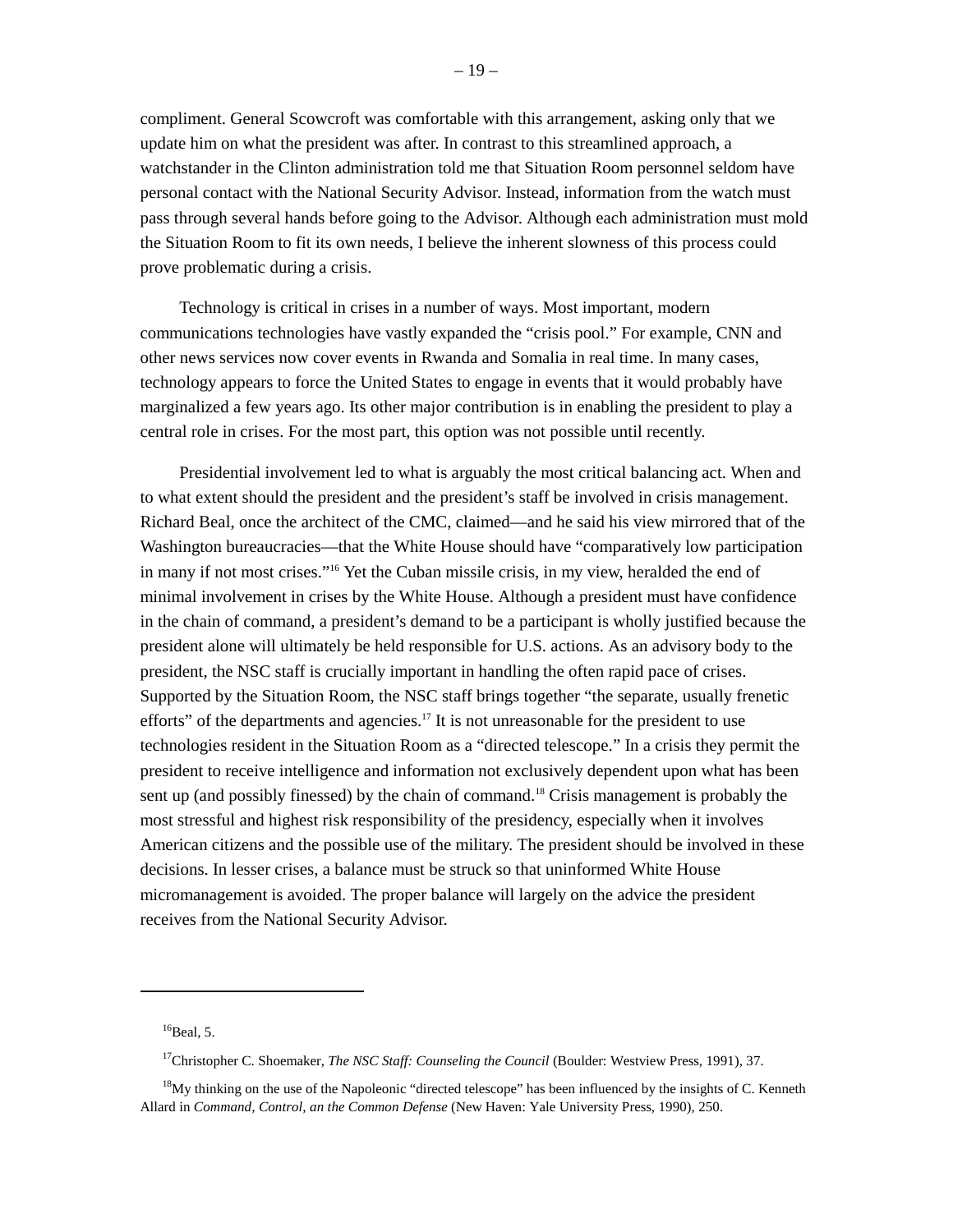A final factor to be considered in an examination of the operations of the Situation Room in the mid-1990s is role of mass media. In my initial days of training in the Situation Room I was told that the watchstanders were vitally important, because we were the "eyes and ears" of the president. Although this may not have been true in the early years of the Situation Room, I believe it can now only claim to be one of many "eyes and ears" for the president. It would be naive and potentially dangerous for either the intelligence community or the national security community to believe one or the other has a monopoly on the president's attention, but it is a safe assumption that all United States presidents have, at various times, called on friends and advisors outside government for advice on national security matters.

Since the mid-1980s, the "CNN factor" has come to play a central part in both day-to-day operations and crisis management. During my years in the Situation Room, I knew CNN was turned on during most of the time President Bush was in the Oval Office. Thus, watchstanders always felt pressured to stay ahead of "them." So, too, with policymakers, as the Tiananmen massacre showed me within six months of my being assigned to the Situation Room. According to former Secretary of State James Baker, live coverage of Tiananmen signaled a "powerful new phenomenon: the ability of the global communications revolution to drive policy" and to "create a powerful new imperative for prompt action that was not present in a less frenetic time."19 CNN's coverage of this and subsequent tragedies (Somalia, Rwanda, Bosnia) have forced an involvement in situations that may or may not be in the vital national interest of the United States. The expanded "crisis pool" and the resultant pressure on policymakers are fallout from the "CNN factor." Intelligence agencies and personnel might do well to view—and exploit— CNN and other media as additional sources of information, rather than as threats to the very existence of the intelligence community.

<sup>19</sup>James A. Baker III, with Thomas M. DeFrank, *The Politics of Diplomacy* (N.Y.: G.P. Putnam, 1995), 103.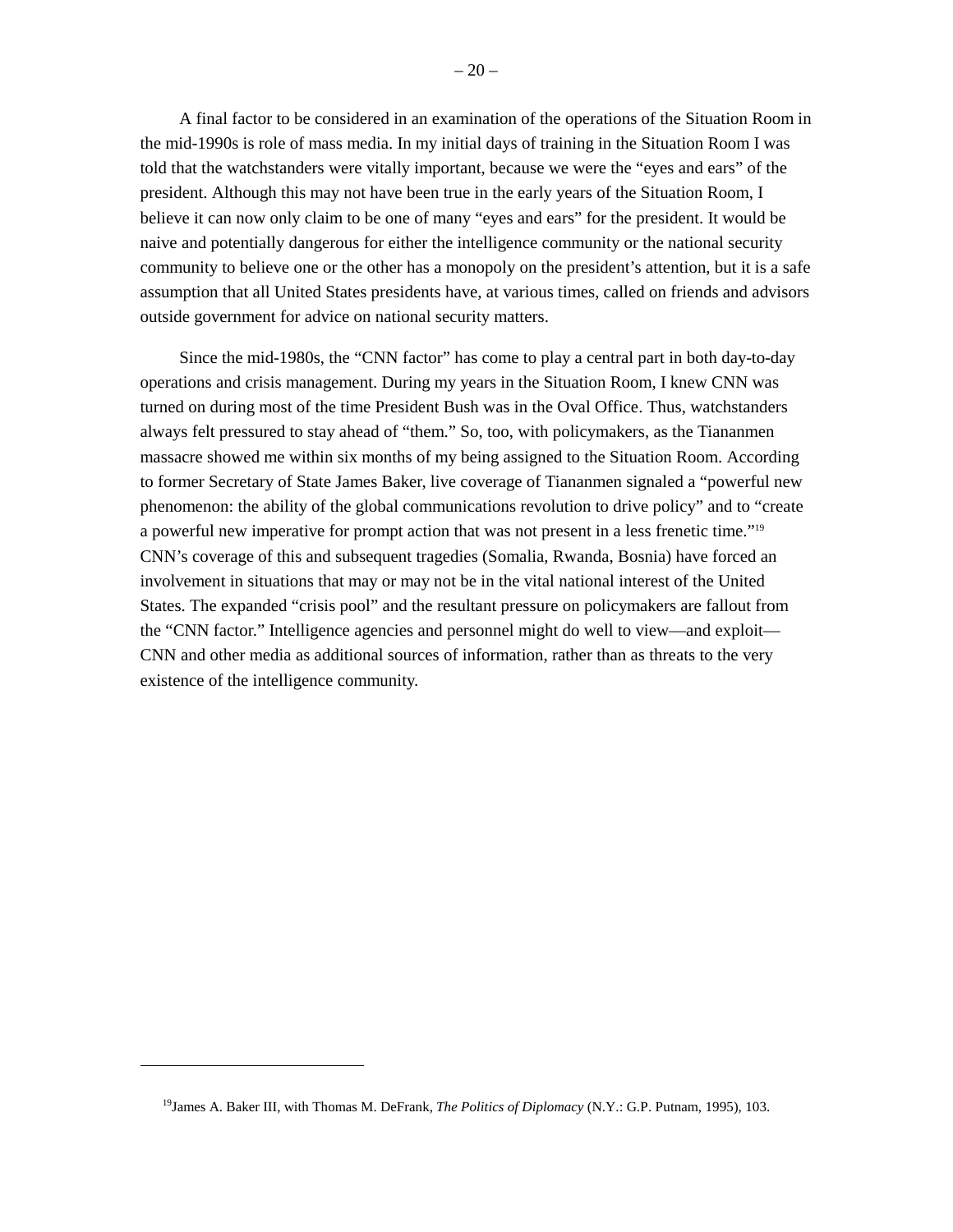#### <span id="page-25-0"></span>**3.4 Conclusions**

Prior to the founding of the Situation Room, the president and the NSC staff were at the mercy of the national security bureaucracies for information and intelligence. This predicament resulted in considerable redundancy and fierce competition for the president's attention. The development of the Situation Room enabled the White House to receive timely, all-source information. Nearly every aspect of the Situation Room's function—mission, staffing, technology, and information sources—has been a source of contention, because each has been viewed, correctly or not, as infringing on the prerogatives of various departments or agencies. Nonetheless, the Situation Room provides an essential and enduring service by synthesizing vast amounts of information and intelligence for senior decisionmakers, during both routine and crisis operations. For this reason, the Situation Room is the first White House intelligence watch to have survived. Its predecessors—McKinley's "War Room" and FDR's "Map Room"—were disbanded after the wars they had tracked were ended.

This paper has highlighted key balancing acts involved in providing on-site intelligence support to the president. Perhaps the main conclusion my experience rendered was the functions and technologies of a "Situation Room" must be adaptable to the styles of the president and National Security Advisor, a truism of accommodating the style of the boss. But in the case of the president of the United States, the stakes in getting it right—or wrong—are much higher!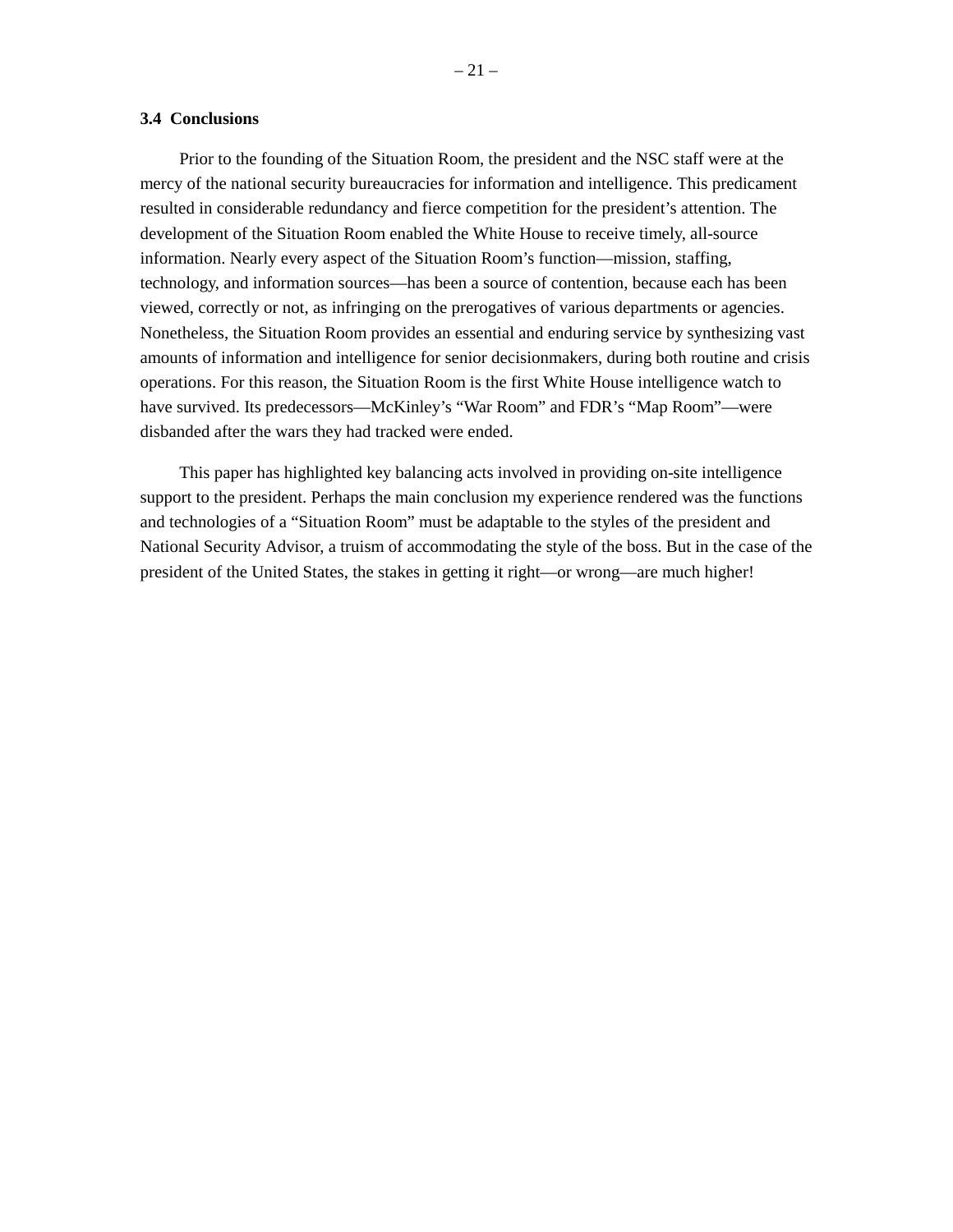# **Appendix A**

# **Diagram of the White House**

<span id="page-26-0"></span>

Source: The West Wing: A Brief History (Washington D.C.: Executive Office of the President, Office of the Administration, 1983), 2.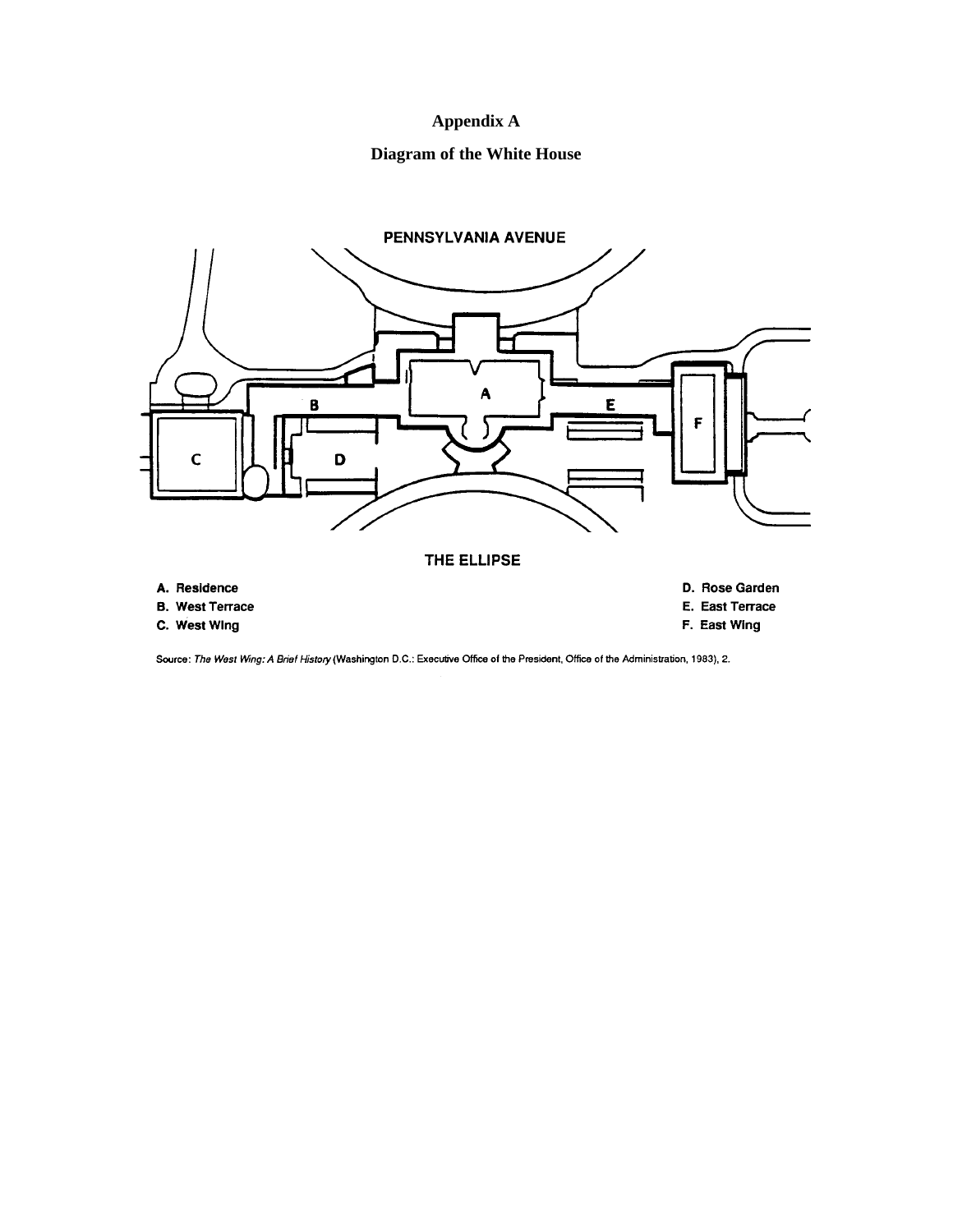### **Appendix B**

#### **Sketch of the Ground Floor of the White House**

<span id="page-27-0"></span>

Source: Adapted from The West Wing: A Brief History, 5.



Mess = White House Mess, run by the military

NSC = National Security Council

VTC = Videoteleconferencing Center

Source: Based on the author's recollection of the floor plan, 1988-91.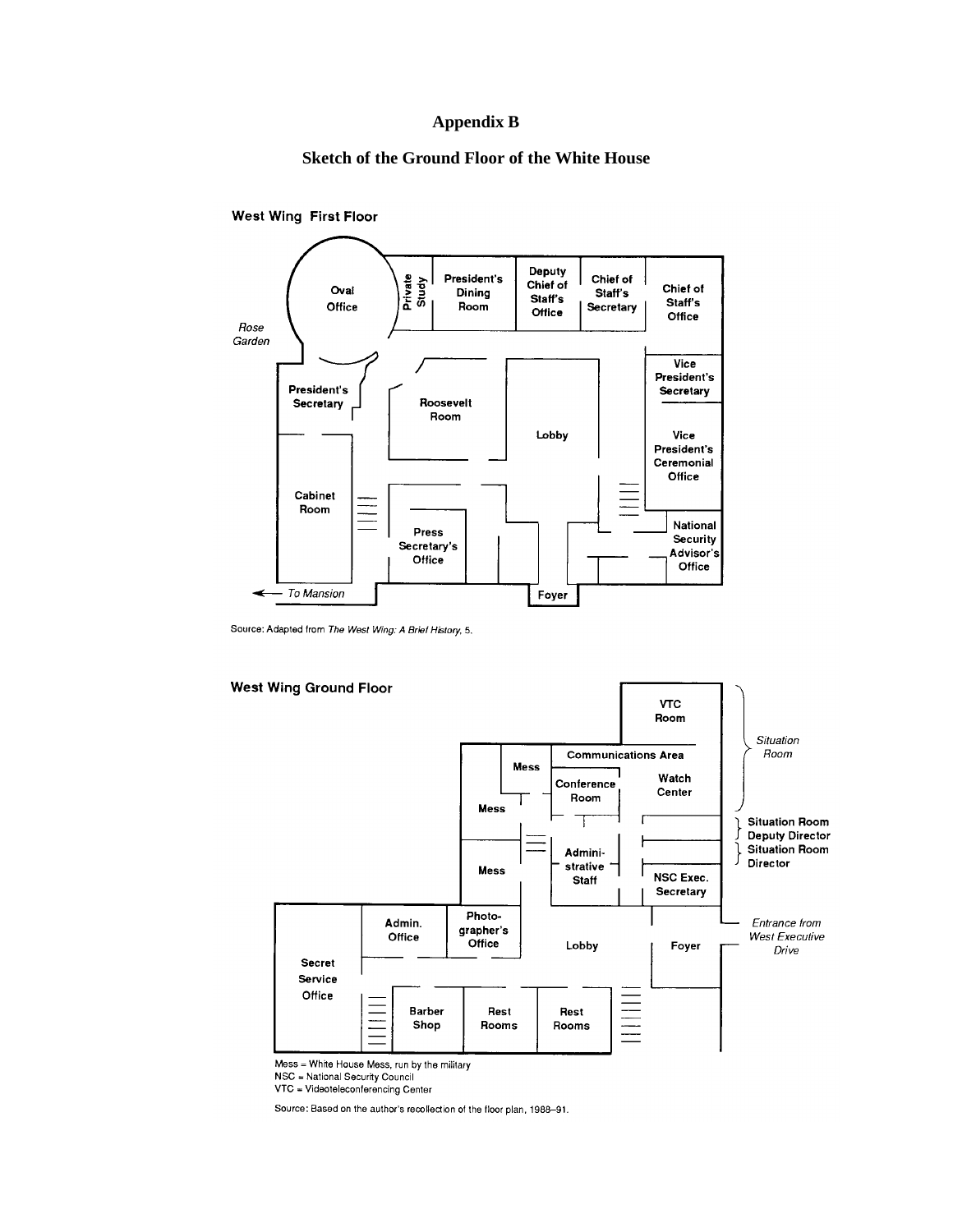# **Appendix C**

# <span id="page-28-0"></span>**Depiction of the Situation Room**



VTC = Videoteleconferencing Room

Source: Based on the author's recollection of the floor plan, 1988-91.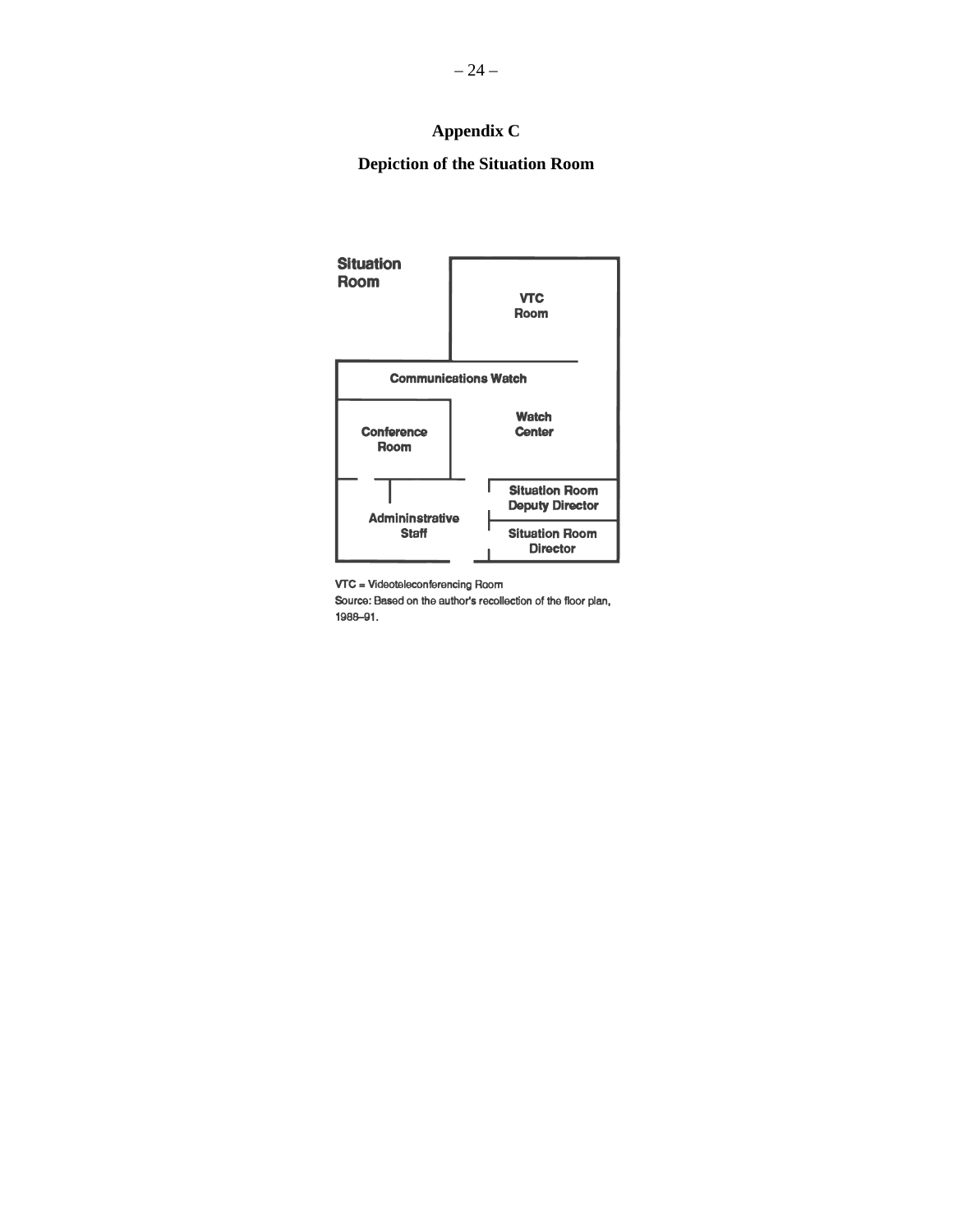# **Acronyms**

| <b>CIA</b>    | Central Intelligence Agency                                 |
|---------------|-------------------------------------------------------------|
| <b>CMC</b>    | Crisis Management Center                                    |
| <b>CNN</b>    | <b>Cable News Network</b>                                   |
| <b>DCI</b>    | Director of Central Intelligence                            |
| <b>DIA</b>    | Defense Intelligence Agency                                 |
| <b>DOD</b>    | Department of Defense                                       |
| <b>INR</b>    | [Bureau of] Intelligence and Research (Department of State) |
| <b>NOIWON</b> | National Operational Intelligence Watch Officers            |
| <b>NSA</b>    | <b>National Security Agency</b>                             |
| <b>NSC</b>    | <b>National Security Council</b>                            |
| <b>OEOB</b>   | Old Executive Office Building                               |
| <b>PDB</b>    | President's Daily Brief                                     |
| <b>SIGINT</b> | Signals Intelligence                                        |
| <b>VTC</b>    | videoteleconferencing                                       |
| <b>WHCA</b>   | <b>White House Communications Agency</b>                    |